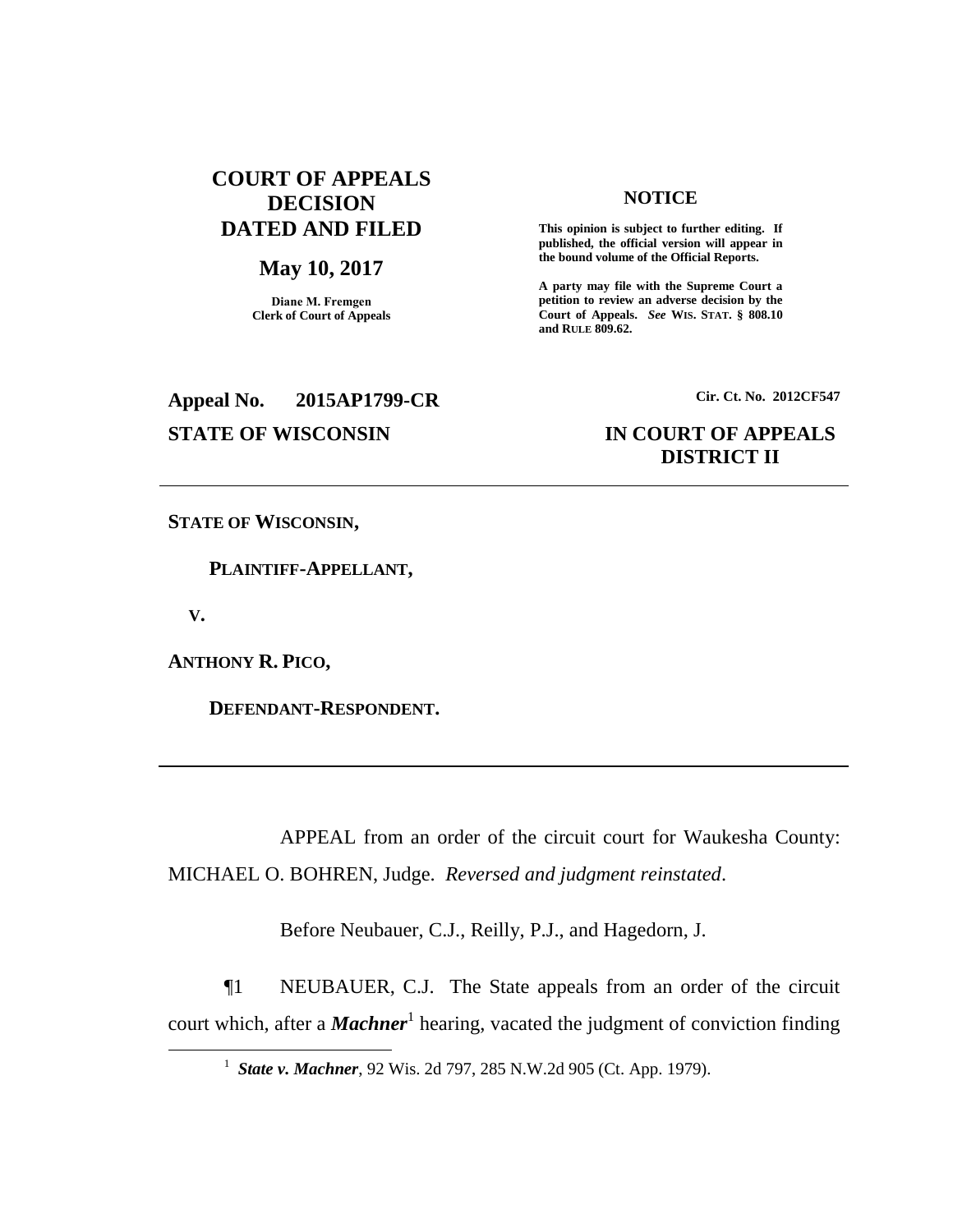Anthony R. Pico guilty of first-degree sexual assault and ordered a new trial based on Pico having received ineffective assistance of counsel at trial. We hold that trial counsel's performance was not constitutionally ineffective; therefore, we reverse the circuit court's order granting a new trial and reinstate the judgment of conviction. 2

#### BACKGROUND

#### *Charges*

¶2 Pico was charged with first-degree sexual assault based on the complaints of eight-year-old D.T. She claimed that while Pico was a parentvolunteer in her second grade class and listening to her read to him, he twice put his hand inside her pants and touched her vagina.

### *Trial Evidence*

¶3 At trial, the State's evidence primarily consisted of a recorded interview D.T. gave to Sarah Flayter, a CARE child advocacy interviewer; testimony of Jodie Jens, a counselor at D.T.'s school; and Detective Andrew Rich's recorded interview of Pico at his home. D.T. also testified but the prosecutor did not elicit any accusatory statements from her until redirect examination.

¶4 Flayter testified that she conducts interviews of children at CARE Waukesha, a child advocacy center. She testified to her training and experience,

 $2^2$  The Honorable William J. Domina presided over the trial and sentenced Pico, while the Honorable Michael O. Bohren decided Pico's postconviction motion.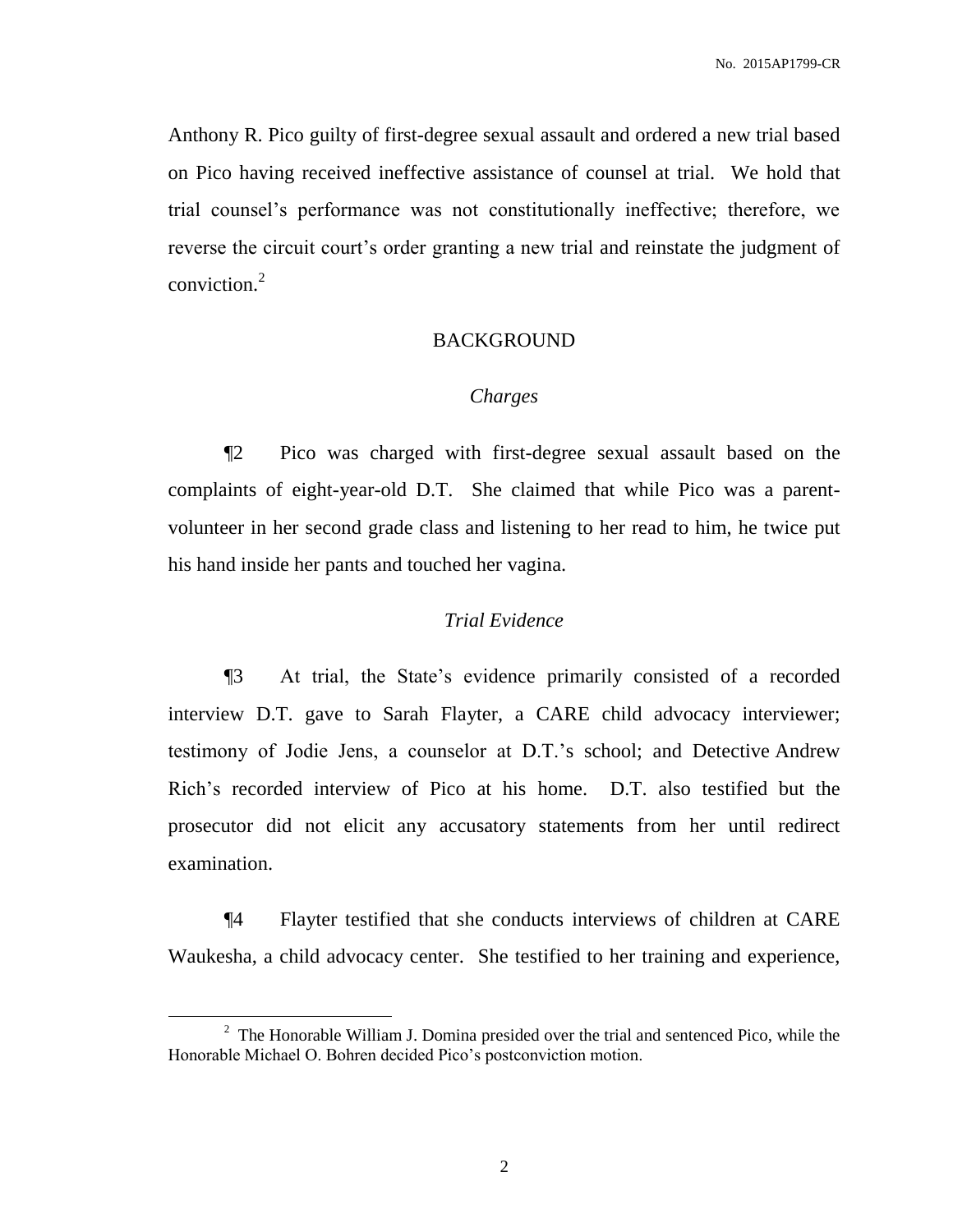which dated back to 1995. She had interviewed over 1200 children since 2006. In interviewing D.T., Flayter used the Step-Wise protocol, a methodology developed by John Yuille, which involved establishing rapport with the child using a neutral subject, ensuring that the child understands the need for telling the truth, asking the child open-ended questions about the topic of concern so that the child will provide a narrative, and closing the interview by prompting the child for any questions and returning to a neutral subject.

¶5 At trial, the prosecutor played a video of Flayter's interview with D.T. In the interview, D.T. expressed an understanding between telling the truth and a lie and that punishment results from telling a lie. D.T. said she lies a lot, for example, when she knocks something down or breaks the computer and does not want to get into trouble. However, she promised to tell the truth.

¶6 D.T. explained that Pico is the father of a friend and classmate of hers and that he was helping out with their reading class. On the prior Friday, D.T. said, Pico was sitting to her left and she was reading to him when he started rubbing her leg over her clothes. Pico moved his hand higher up D.T.'s leg and twice slid his hand down the waistband of her pants, under her underwear, and touched or rubbed where she "goes to the potty" with his fingers. She could not remember the name of the body part he had been touching. D.T. paused from reading, and Pico then took his hand out of her pants, at which point she started reading again. D.T. said that Pico said "sorry" after the first time he put his hand down her pants, but he appeared insincere because he was "smiling." Pico started touching D.T. again in the same way, but she twitched and he stopped. D.T. started reading again and Pico stopped touching her. D.T.'s teacher said it was time to move on, and Pico got up and went to speak with his daughter.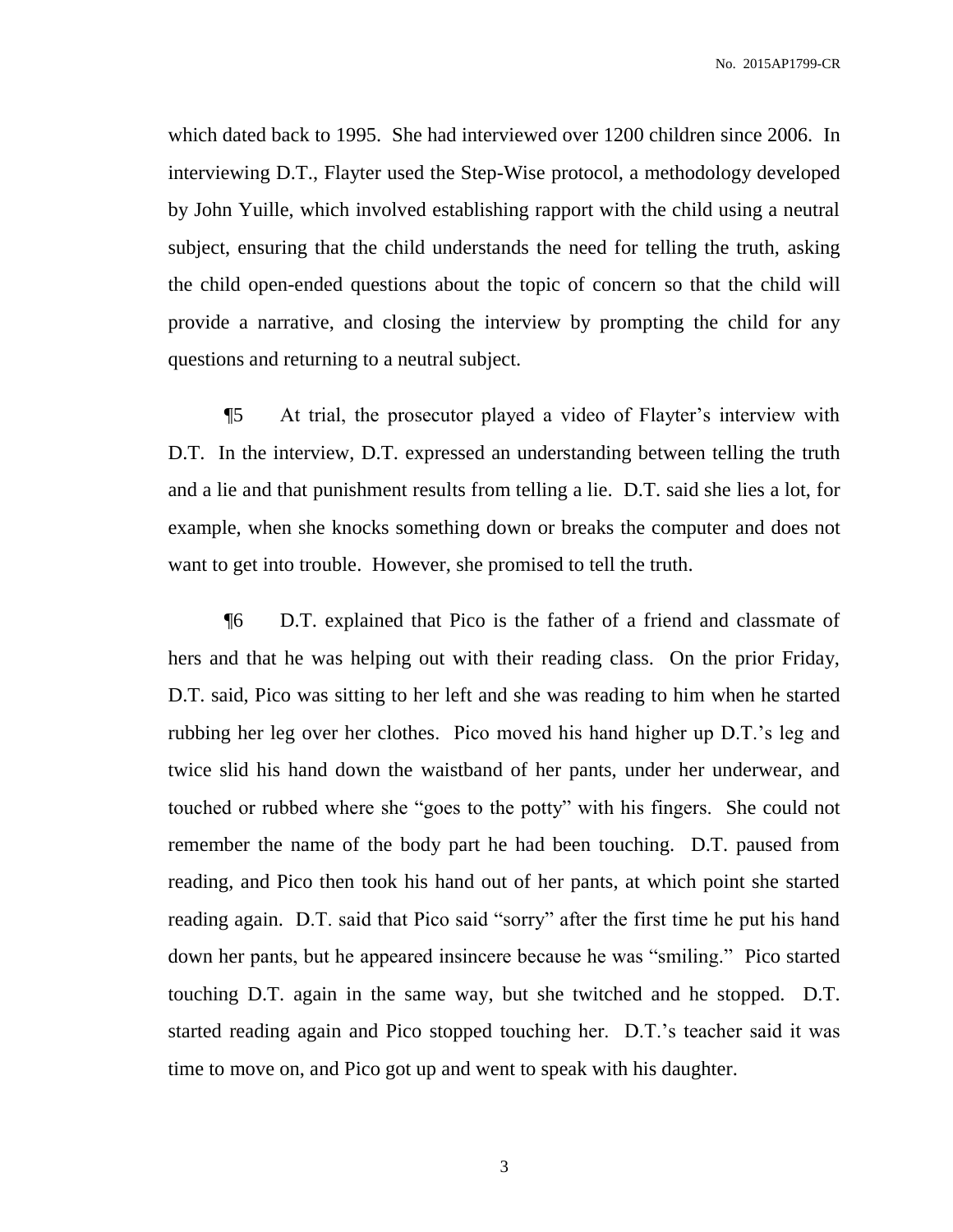¶7 D.T. did not think that anyone saw Pico touching her. D.T. did not tell anyone about the touching until that night. She was having trouble sleeping because she "was thinking about it," and then she told her mother that Pico had stuck his hand down her pants.

¶8 When Flayter asked D.T. to circle the areas on a diagram where Pico had touched her, she circled an area including the hips, the crotch, and a portion of the left leg.

¶9 The Monday morning after the touching, Jens spoke with D.T.'s mother and then D.T. D.T. told Jens that Pico had been sitting to her left and she was reading to him when he started rubbing her leg. Pico's hand, D.T. said, "got higher and higher, and then his hands went in her pants." Pico said sorry, and then he did it again, D.T. said to Jens. During cross-examination, Jens said that D.T. did not indicate if Pico touched her on her vagina or where she goes to the bathroom, but, Jens testified on redirect, she did not ask because she did not feel that was her job.

¶10 The day after D.T.'s interview with Flayter, Rich went to Pico's home to interview him. The audio recording, with some redactions, was played for the jury. Early on during the interview, Rich told Pico that one of the students had accused him of touching her inappropriately. Rich falsely told Pico that there was a video in the classroom; that the police had recovered male DNA from the area on the girl's clothing where she claimed she had been touched; and that another student had "partially substantiated" what the girl claimed, telling Rich that she heard Pico say "sorry." Asked if this made sense, Pico said he remembered. Rich told Pico that a forensic interview of the girl had been done and that the girl had come across "extremely credible," so much so that "nobody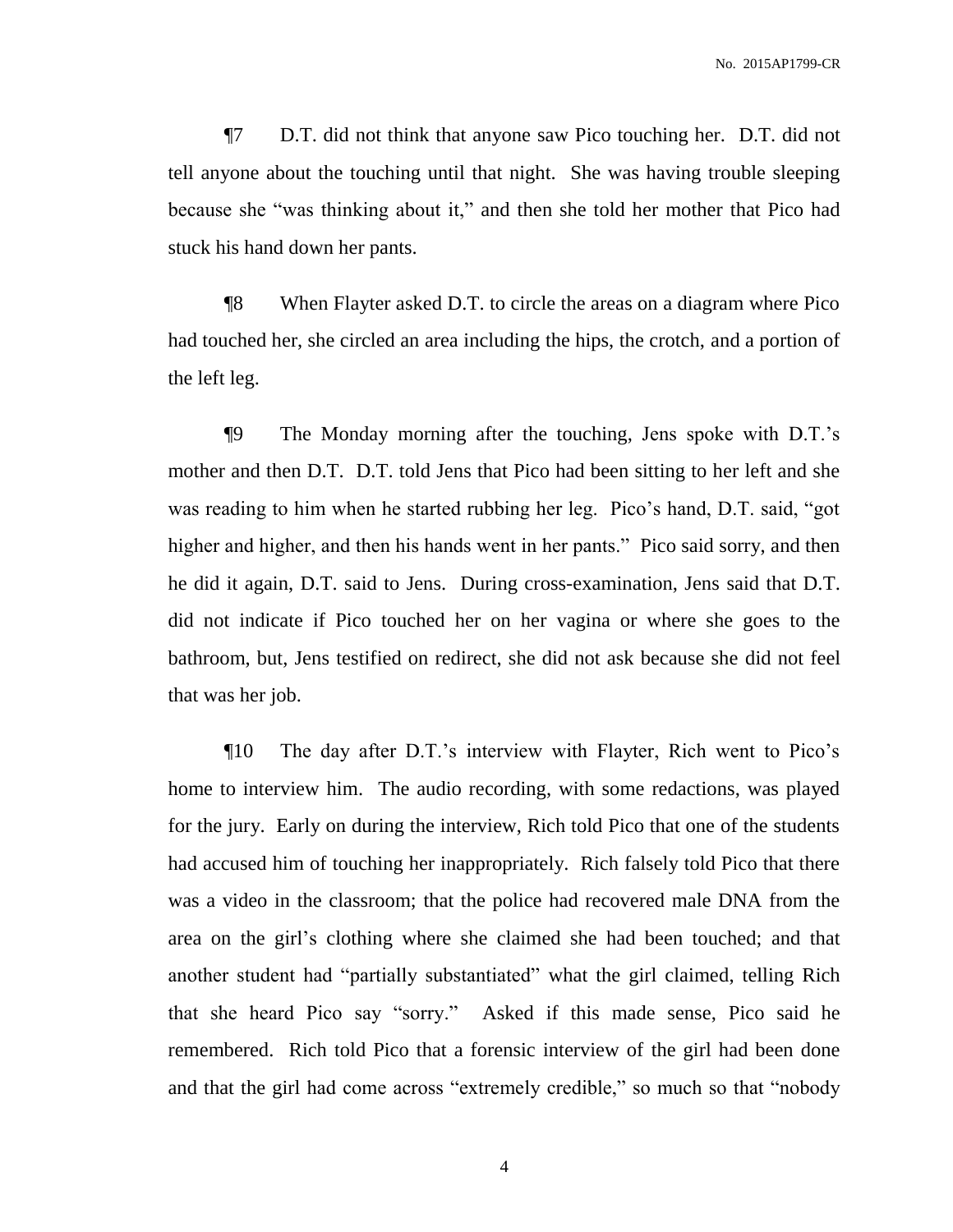in the room doubted what she was saying." She did not "embellish" or "exaggerate;" rather, she "has been consistent since the moment she told her mom."

¶11 Pico knew that the complainant was D.T. Pico responded that D.T. had been reading and that she asked him "to tickle her leg or something." Now that he was thinking about it, it was inappropriate to touch her leg, "but I just tickled her leg, just tickled her knee and thigh." Rich asked if Pico's hand went "underneath her pants or something like that," and Pico replied, "[h]er shirt went up and my hand went along the edge, but it didn't—I didn't go in, I know, because I'm not like that. I don't do that to little kids. I've got a daughter." Pico added, "and I know how that would feel. I did not go in. I didn't go down. She even said, whoa, and I'm like, oh. Then she—that might have been when I said I'm sorry, and she fixed her shirt." However, Pico did not recall saying he was sorry. Rich asked if Pico's hand went underneath her underwear a little bit, and Pico said, "I don't know that."

¶12 Rich told Pico that he did not believe him. Pico answered, "she brushed up against my hand and I tickled her knee, and then she said that's fine, it felt fine, so she allowed me to do it." However, Pico said, D.T. never said, "tickle me." Rich pointed out that Pico had said earlier that D.T. had asked him to tickle her. Pico agreed with Rich that his hand went underneath her pants "a little bit." Asked if his hand went underneath her underwear as well, Pico replied, "I don't know ... I wasn't doing that. I was listening to the story." He explained that he was rubbing her leg, he probably went too high, and when he worked his hand back down he caught her pant leg and his hand "went in."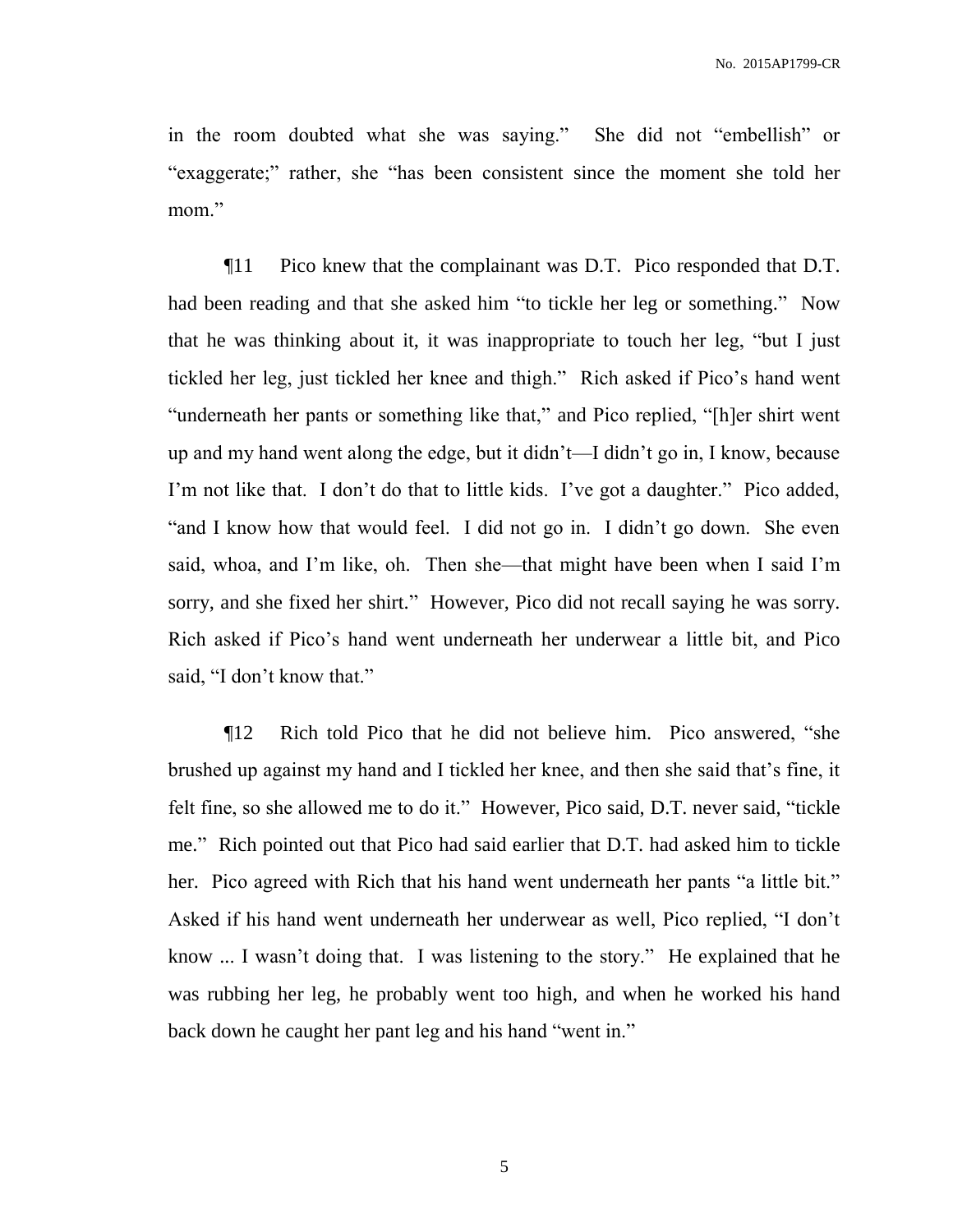¶13 Rich told Pico that D.T. claimed that Pico touched her vagina. "Does that sound accurate?" Rich asked. Pico answered, "I don't know. I don't think so. But we were sitting on the side. I know I didn't touch her vagina."

¶14 Rich told Pico that D.T. claimed that Pico touched her one time and then said he was sorry; then he touched her a second time, going down her pants a few inches before she twitched and Pico stopped. Pico did not remember this happening.

¶15 Again Rich explained D.T.'s claim, pointing out that she said Pico touched her vagina. Rich asked Pico if this was what happened and Pico answered, "I don't recall. I don't. I don't know. I didn't. I don't know, sir. I don't remember that happening, but—." Rich followed up, "Is it possible?" Pico answered, "[Y]eah." Rich asked, "Do you know why?" Pico said, "I have no idea. I'm not sexually repressed. I got a good sex life. I have kids. I wasn't thinking along those lines at all. I was just playing." Rich said he thought Pico's hand went down D.T.'s pants on purpose and asked Pico, "Does that sound right?" Pico replied, "I don't know, sir." Rich offered that the touching might not have been done with some type of sexual intent, but Rich thought Pico did it two times and he did it intentionally. Pico answered, "I don't know…. I don't recall ever doing it the second time, but it shouldn't have happened the first time, right."

¶16 When Rich again tried to get an admission from Pico, again explaining D.T.'s allegations, Pico repeatedly answered, "I don't know," and said, "I was just there playing."

¶17 Pico denied that he had ever previously engaged in sexual contact with a person under eighteen years of age. He denied that he was sexually attracted to children.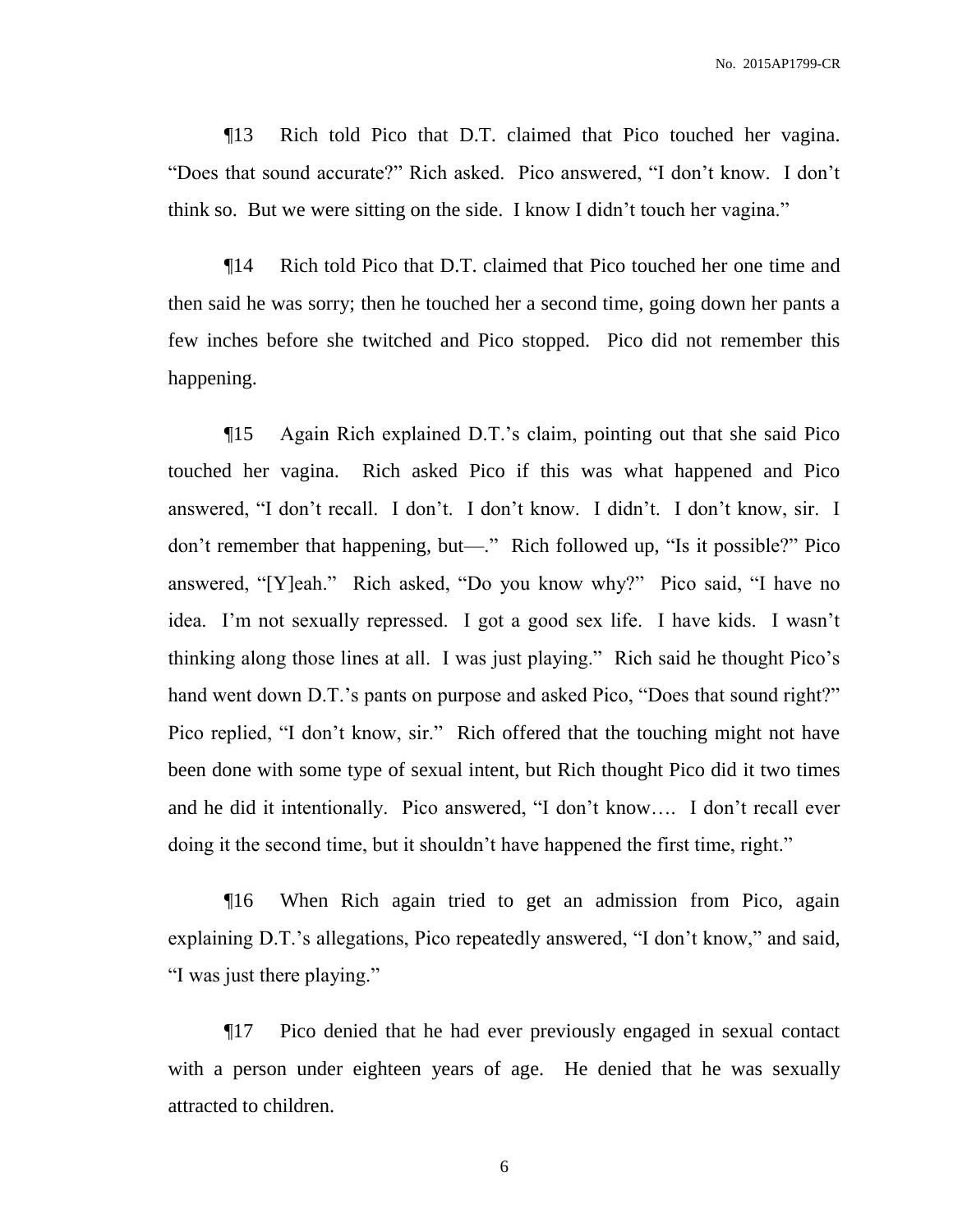¶18 Again Rich asked Pico to explain what happened. In response to Rich's questions, Pico said he started touching D.T.'s thigh, leg, and knee area under the table. D.T. or Pico might have moved, but Pico's hand hit her leg, and she said, "that's okay." After she said it was okay, Pico started rubbing her thigh and knee, "massaging up, and then the hand got caught on the lip of the pants, and I might have gone in a little bit, but I stopped." Pico denied that he touched D.T. intentionally. He continued, "I didn't go into her pants. There's no way I would have gone into her pants intentionally. There's no way, not with kids there, not in my moral and I did not do this." Asked if he remembered "doing it" a second time, Pico answered, "I may have." But, then he said he remembered touching her leg a second time. Rich queried if Pico remembered his hand going into D.T.'s pants a second time, he said, "[i]t may have," but he did not know for certain if his hand was underneath her underwear. Rich expressed disbelief, saying that he thought Pico was "probably just sick to [his] stomach" when he left the classroom, and Pico agreed. Pico again denied that he touched D.T. intentionally. Pico said that "it was an accident," that he "felt bad leaving the classroom," and that he "[s]houldn't have done it."

¶19 During trial counsel's cross-examination of D.T., she testified that first Pico was rubbing her left leg and his hand went in her waistband "somewhere in the middle" a little bit, but not to where she goes "potty." It lasted "like a second," he immediately took his hand out, and said he was sorry. The second time, D.T. said to Pico that he "could keep on rubbing [her] legs if [he] want[ed]." So, he did. Pico's hand went "a little bit deeper" into her pants again, but he did not actually touch her where she goes "potty." It lasted only "[a] short time again." D.T. testified Pico just touched the area by her waistband. Pico did not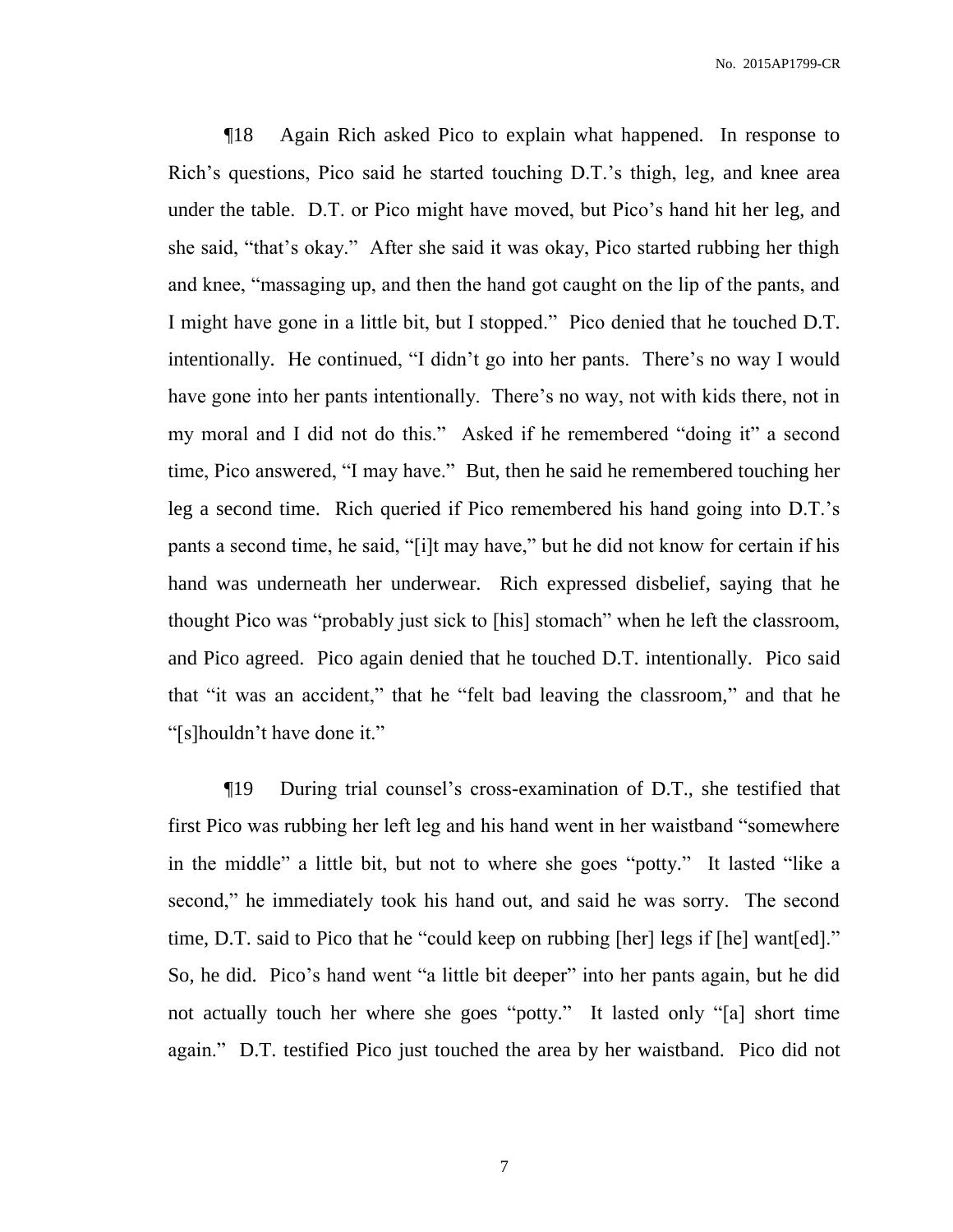rub anything when his hand was inside her pants. D.T. twitched because she did not want Pico to keep doing it, and then Pico stopped.

¶20 On redirect examination, D.T. testified that she told Flayter the truth, that Pico touched her two times under her underwear and where she goes "potty." D.T. did not know why she testified during cross-examination that Pico's hand did not go past the waistband of her pants, but she did agree with the prosecutor that she liked Pico's daughter, that Pico never harmed her before this incident, that she "kind of like[s] him," and that it was hard to testify.

¶21 The defense did not present any evidence, relying on a reasonable doubt theory.

¶22 During closing arguments trial counsel emphasized D.T.'s unreliability and suggestibility. He argued that D.T.'s mother suggested to D.T. that Pico put his hand in her underwear. Trial counsel emphasized the major inconsistencies between D.T.'s testimony and the Flayter interview, including her trial testimony that he never touched D.T.'s vagina but only went into her waistband, which was "very similar to" what Pico told Rich. Trial counsel argued that Pico was a well-respected member of the community with no history or reason to commit this act. Trial counsel emphasized the unlikelihood that Pico would have touched D.T. sexually in a busy classroom with an experienced teacher present.

¶23 Finally, trial counsel argued that during the Rich interview, Rich confronted Pico with multiple lies, but Pico remained adamant that he never touched D.T.'s vagina. Trial counsel asserted that Pico's equivocal remarks merely reflected his understanding that it was inappropriate for him to touch D.T.'s leg and his regret that he made D.T. uncomfortable as a result.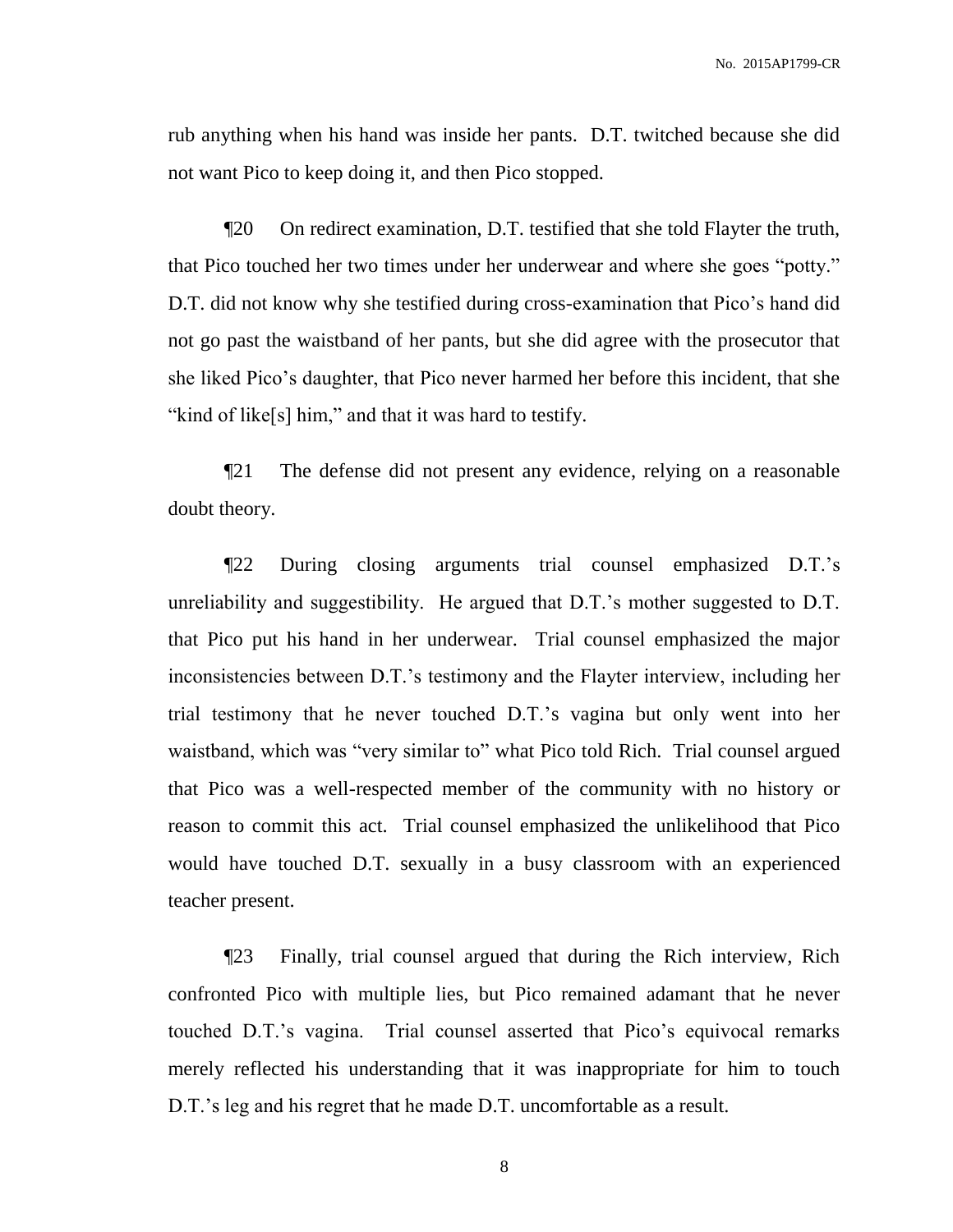#### *Verdict and Sentence*

¶24 The jury returned a verdict finding Pico guilty of first-degree sexual assault. The circuit court sentenced Pico to six years of initial confinement to be followed by ten years of extended supervision.

#### *Pico's Motion for Postconviction Relief*

¶25 Pico, through postconviction counsel, moved for a new trial based on trial counsel's ineffective assistance, alleging numerous instances of ineffectiveness.

¶26 Following a lengthy *Machner* hearing, the circuit court vacated the judgment of conviction and ordered a new trial.

¶27 The State appeals. Additional facts are included in the discussion section as necessary.

#### DISCUSSION

#### *Law of Ineffective Assistance of Counsel*

¶28 Under both the Wisconsin and United States Constitutions, in order for a court to find that counsel rendered ineffective assistance, a defendant must show that counsel's performance was deficient and that, as a result of that deficient performance, the defendant was prejudiced. *Strickland v. Washington*, 466 U.S. 668, 687 (1984); *State v. Thiel*, 2003 WI 111, ¶18, 264 Wis. 2d 571, 665 N.W.2d 305.

¶29 Counsel's performance is "constitutionally deficient if it falls below an objective standard of reasonableness." *Thiel*, 264 Wis. 2d 571, ¶19. "The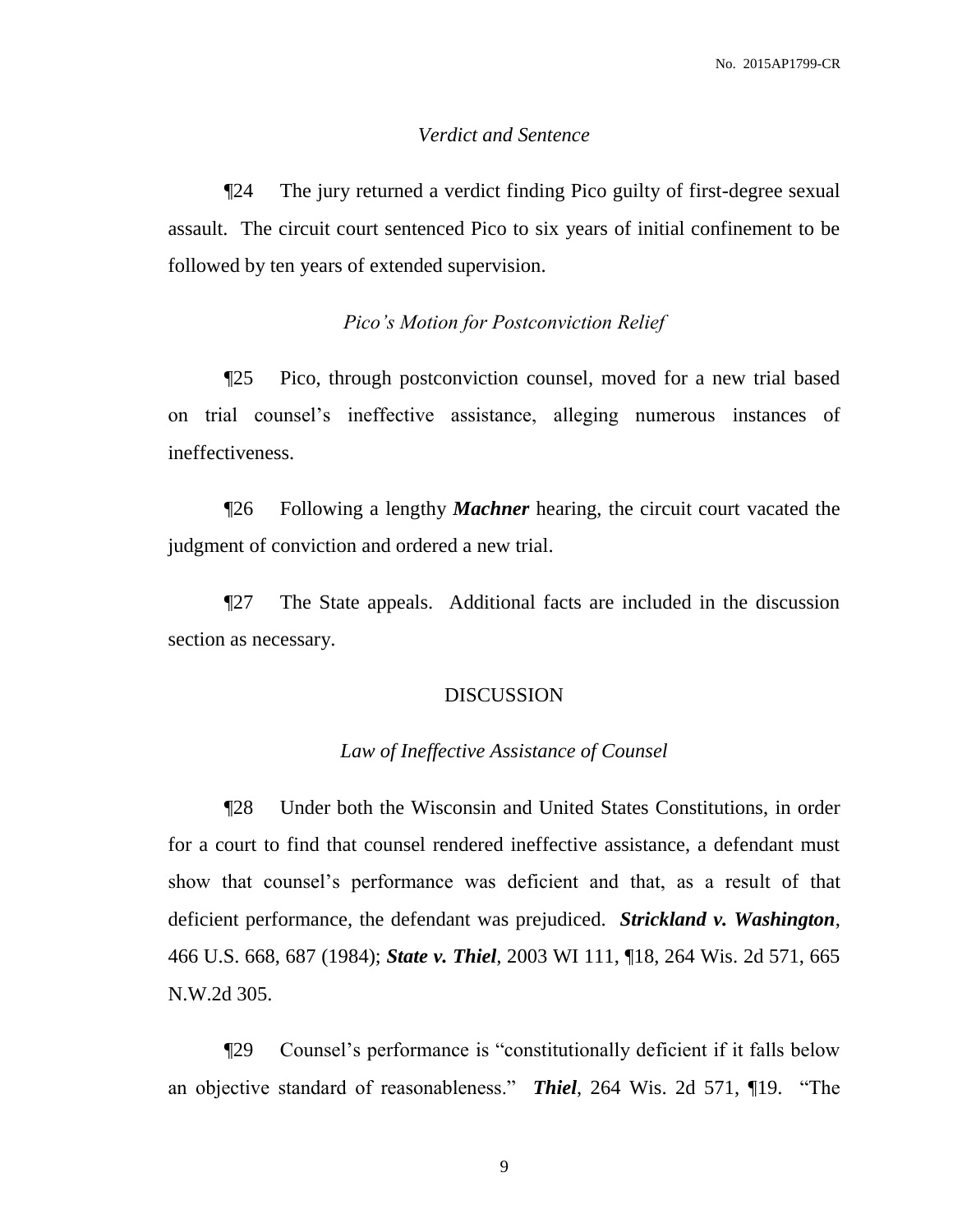question is whether an attorney's representation amounted to incompetence under 'prevailing professional norms,' not whether it deviated from best practices or most common custom." *Harrington v. Richter*, 562 U.S. 86, 105 (2011) (citation omitted). In other words, professionally competent assistance encompasses a "wide range" of conduct, and a reviewing court starts with the presumption that counsel's assistance fell within that wide range. *Strickland*, 466 U.S. at 689. "A fair assessment of attorney performance requires that every effort be made to eliminate the distorting effects of hindsight, to reconstruct the circumstances of counsel's challenged conduct, and to evaluate the conduct from counsel's perspective at the time." *Id.* A defendant's burden is to show that counsel "made errors so serious that counsel was not functioning as the 'counsel' guaranteed the defendant by the Sixth Amendment." *Id.* at 687.

¶30 In the context of counsel's duty to investigate on the deficiency prong, counsel must undertake a reasonable investigation or make a strategic decision that further investigation is unnecessary. *State v. Domke*, 2011 WI 95, ¶41, 337 Wis. 2d 268, 805 N.W.2d 364. Thus, "[s]trategic decisions made after less than complete investigation of law and facts may still be adjudged reasonable." *State v. Carter*, 2010 WI 40, ¶¶23, 34, 324 Wis. 2d 640, 782 N.W.2d 695. "In evaluating counsel's decision not to investigate, this court must assess the decision's reasonableness in light of 'all the circumstances, applying a heavy measure of deference to counsel's judgments.'" *Id.* (quoting *Strickland*, 466 U.S. at 691).

¶31 Counsel's deficient performance is constitutionally prejudicial if "there is a reasonable probability that, but for counsel's unprofessional errors, the result of the proceeding would have been different. A reasonable probability is a probability sufficient to undermine confidence in the outcome." *Thiel*, 264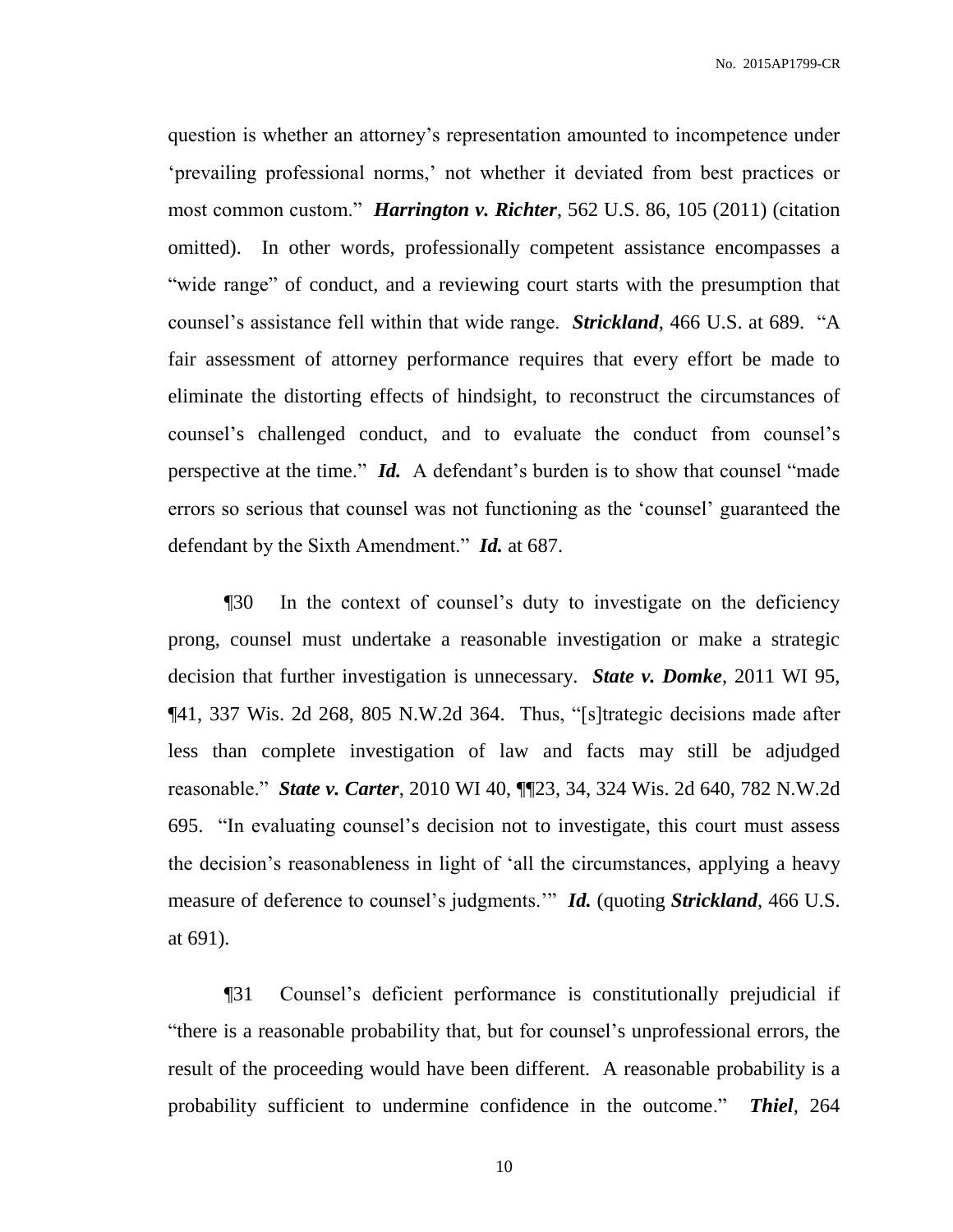Wis. 2d 571,  $\mathbb{I}20$  (citation omitted). In other words, the prejudice component asks "whether it is 'reasonably likely' the result would have been different." *Richter*, 562 U.S. at 111. "The likelihood of a different result must be substantial, not just conceivable." *Id.* at 112.

¶32 The defendant bears the burden on both of these elements. *State v. Roberson*, 2006 WI 80, ¶24, 292 Wis. 2d 280, 717 N.W.2d 111.

¶33 A claim of ineffective assistance of counsel is a mixed question of law and fact. The circuit court's findings of fact will be upheld unless they are clearly erroneous. *Thiel*, 264 Wis. 2d 571, ¶21; *State v. Kimbrough*, 2001 WI App 138, ¶27, 246 Wis. 2d 648, 630 N.W.2d 752. "Findings of fact include 'the circumstances of the case and the counsel's conduct and strategy.'" *Thiel*, 264 Wis. 2d 571,  $\P$ 21 (citation omitted). The determination of counsel's effectiveness, in contrast, is a question of law, which is reviewed de novo. *Kimbrough*, 246 Wis. 2d 648, ¶27.

#### *Frontal Lobe Injury*

¶34 Pico alleged that, as a result of a 1992 motorcycle accident, he sustained a traumatic brain injury—a frontal lobe injury. In seeking a *Machner* hearing, Pico argued that trial counsel's failure to obtain the records documenting his 1992 injury and to consult with an expert on the impact of a frontal lobe injury affected his case in three different ways: (1) the injury would have been the basis for a plea of not guilty by reason of mental disease or defect (NGI); (2) it would have explained his behavior with D.T.; and (3) it would have shown that Pico was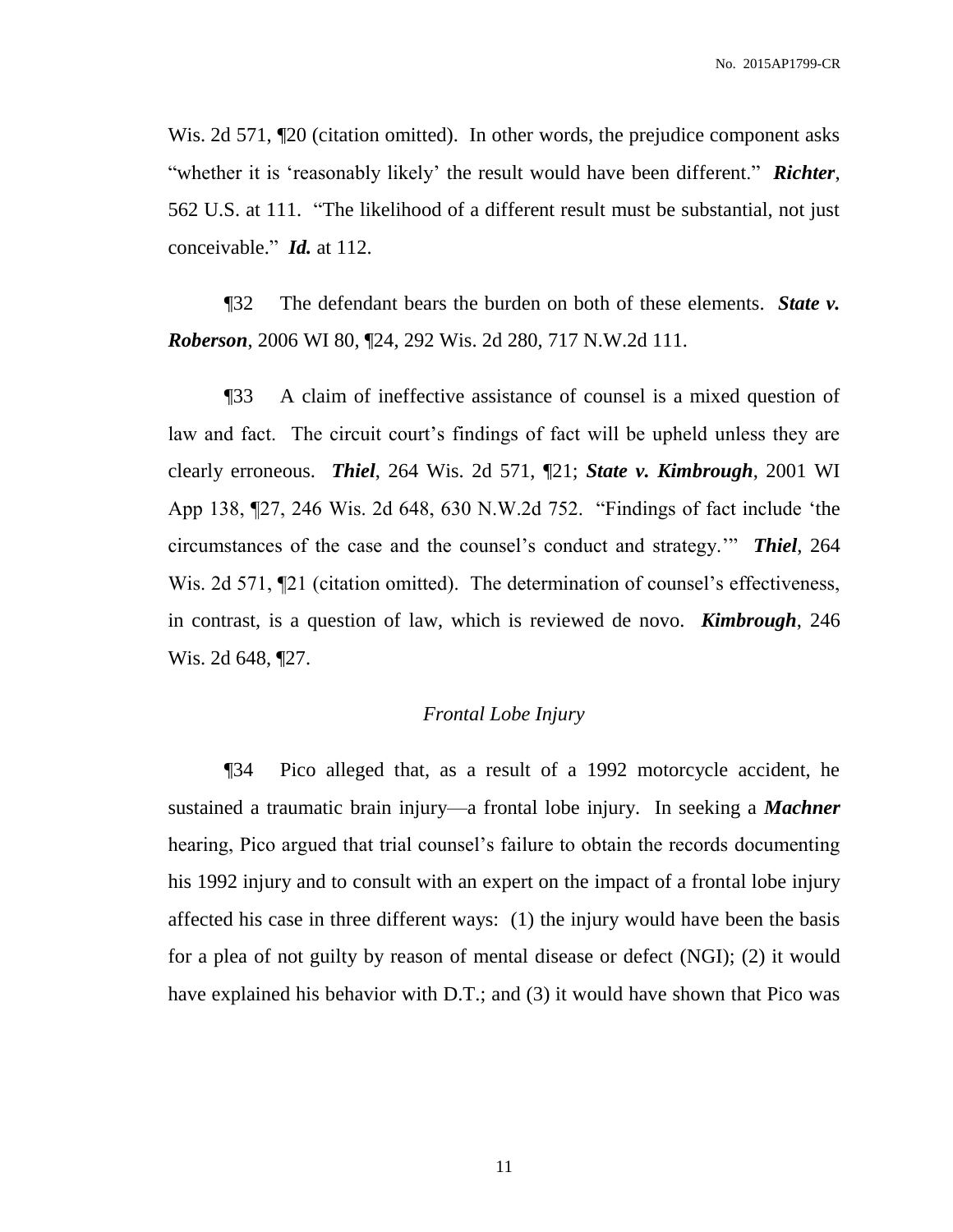more susceptible to making false statements during Rich's interview of him, especially through Rich's use of the Reid technique.<sup>3</sup>

¶35 During trial counsel's testimony at the *Machner* hearing, he said that he knew prior to trial that Pico had suffered a head injury as a result of a motorcycle accident.<sup>4</sup> Pico wore an eye patch and so trial counsel asked him about it. Pico said he had been in an accident many, many years ago, that he had recovered, and he was fine. Trial counsel discussed the injury with Pico and his family and asked about any deficits from the injury, but there were none. Pico was described as funny and gregarious, although he had a different sense of humor. They said he was a great father and well adjusted. After the injury, trial counsel noted, Pico had gone on to college and maintained a number of "very impressive jobs," including an information technology job.

¶36 Trial counsel had met with Pico at least seven times in counsel's office and many times throughout the criminal proceedings. Trial counsel testified that Pico "wasn't expressing … any signs that [trial counsel] would typically see of somebody who had deficits or problems." He was able to communicate effectively, always understood the questions and was always "consistent" with

<sup>&</sup>lt;sup>3</sup> As described in one law journal article Pico submitted at the *Machner* hearing critical of the Reid technique, it is a widely used police interrogation technique involving nine steps, which can include a direct police statement of absolute certainty in the suspect's guilt, minimization of the suspect's wrongdoing, and tricking the suspect into thinking there is more evidence of guilt than the police possess. Brian R. Gallini, *Police "Science" in the Interrogation Room: Seventy Years of Pseudo-Psychological Interrogation Methods to Obtain Inadmissible Confessions*, 61 Hastings L.J. 529, 536, 539-40, 561-62 (2010).

<sup>&</sup>lt;sup>4</sup> While postconviction counsel described Pico's head injury as one of "frontal lobe damage," trial counsel said, "a better way to describe it" is "a head injury."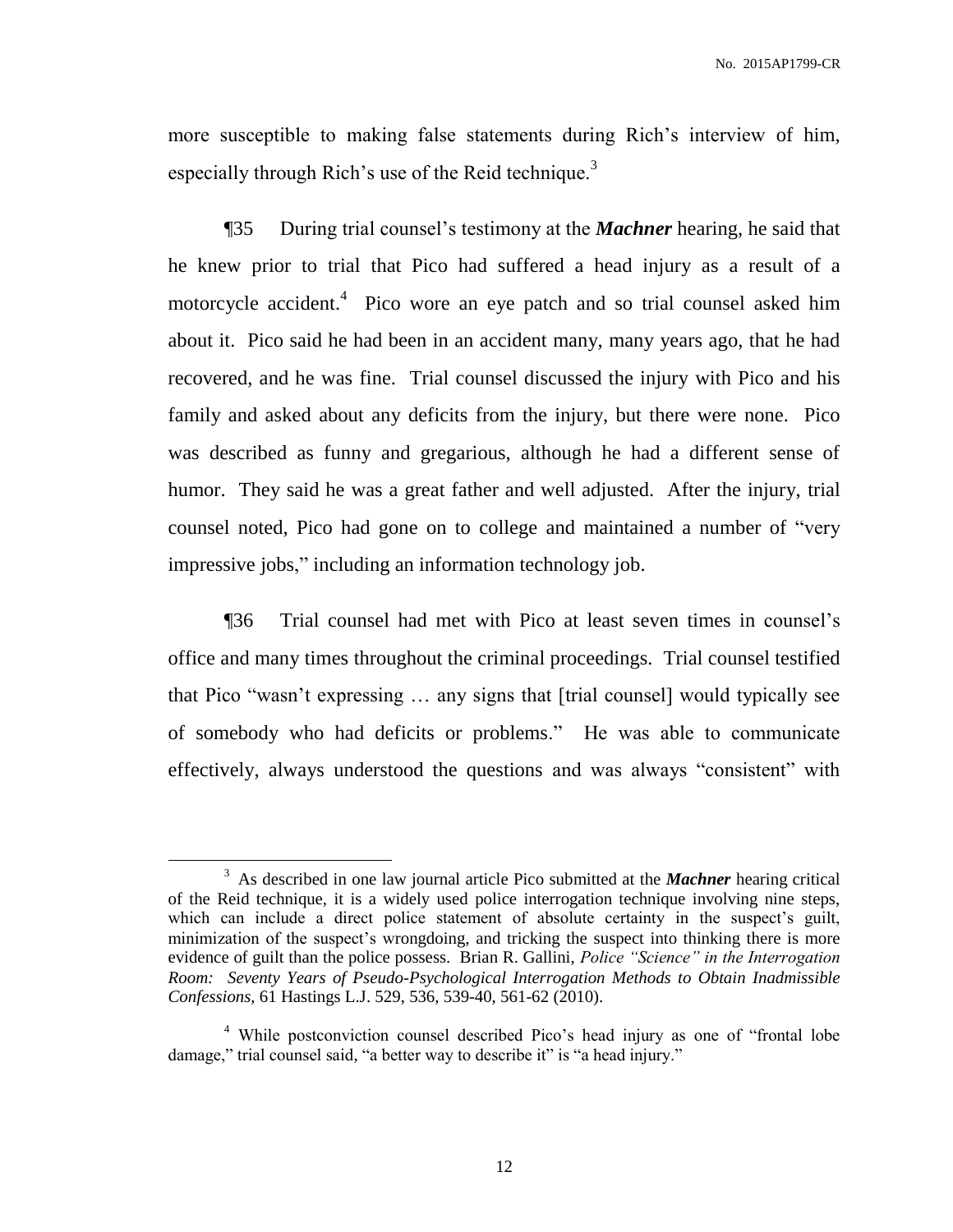counsel. Trial counsel never noticed any signs of impulsivity, and Pico was able to tell a story from start to finish in a logical manner.

¶37 Pico expressed that he knew touching D.T.'s vagina was wrong and touching her leg made her uncomfortable. Pico told trial counsel that he touched D.T.'s leg two times and that he did it on purpose; not that he was unable to restrain himself.

¶38 Trial counsel testified that even if he had an expert opinion saying that Pico did not realize this was inappropriate, he would not have retrieved Pico's 1992 medical records and would not have called an expert to testify to an NGI defense, because the defense has to be based on demonstrable signs, and Pico's symptoms did not fit the criteria for NGI. Trial counsel wanted a cohesive defense. Trial counsel, who had handled over 2000 criminal cases, noted that he always considers NGI in any criminal case. To that end, he takes a history from his client, including mental health diagnoses and whether the client is taking any medication. Pico did not identify any mental health issues. The circumstances did not even warrant consulting with a doctor. In addition, it would have been inconsistent to assert to the jury that Pico did not touch D.T.'s vagina and, then, if he did, it was because of mental health problems.

¶39 In the circuit court's analysis, it considered Pico's "injury" as "broader than the NGI plea" and how Pico's mental health affected other parts of the case. The court found that the parties' experts mostly "agreed" with the diagnosis of Pico, but the State's expert did not find Pico lacked the ability to appreciate the wrongfulness of his acts or that the brain injury affected Pico in any manner relative to the case. The court held that Pico's frontal lobe injury would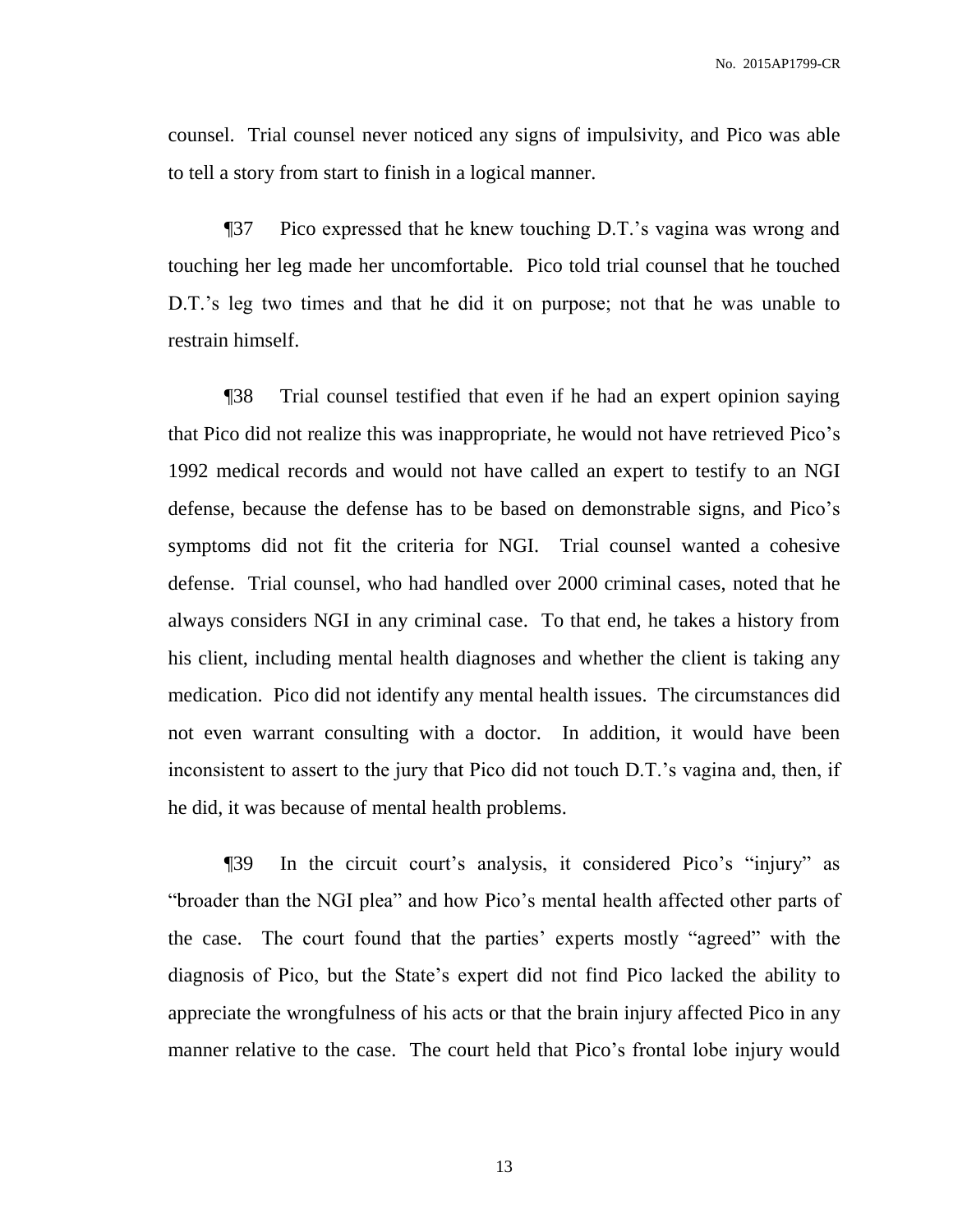have broad significance in developing a strategy of the case. Trial counsel should have investigated the issue and it would have had an impact on the case.

¶40 We disagree and reverse.

#### *Trial Counsel's Investigation*

¶41 Here, contrary to each of Pico's three contentions, trial counsel made a reasonable investigation into Pico's 1992 accident and reasonably concluded that the head injury that resulted did not warrant further investigation. Trial counsel was not professionally incompetent as he saw no indication that Pico had an injury that impacted his behavior, much less that would have supported a viable defense.

¶42 As detailed above, trial counsel spoke with Pico, his wife, and reviewed the State's evidence. Pico explained how his injury occurred, and he said that he was fine. Pico was not undergoing any current treatment or therapy, and his "family referenced how well-adjusted and how great he is." Counsel considered mental health issues and saw no signs that he would have typically seen of somebody who had deficits or problems. He reiterated that he saw no symptoms: "There was absolutely nothing that caused me to believe he had not fully recovered other than his eye injury." Since counsel made a reasonable investigation, no further investigation was necessary. *See Domke*, 337 Wis. 2d 268, ¶41 ("Counsel must either reasonably investigate the law and facts *or* make a reasonable strategic decision that makes any further investigation unnecessary." (emphasis added)).

#### *NGI Claim*

¶43 Moreover, trial counsel was not ineffective in concluding that there was no basis for an NGI plea. Such a plea requires that, assuming the existence of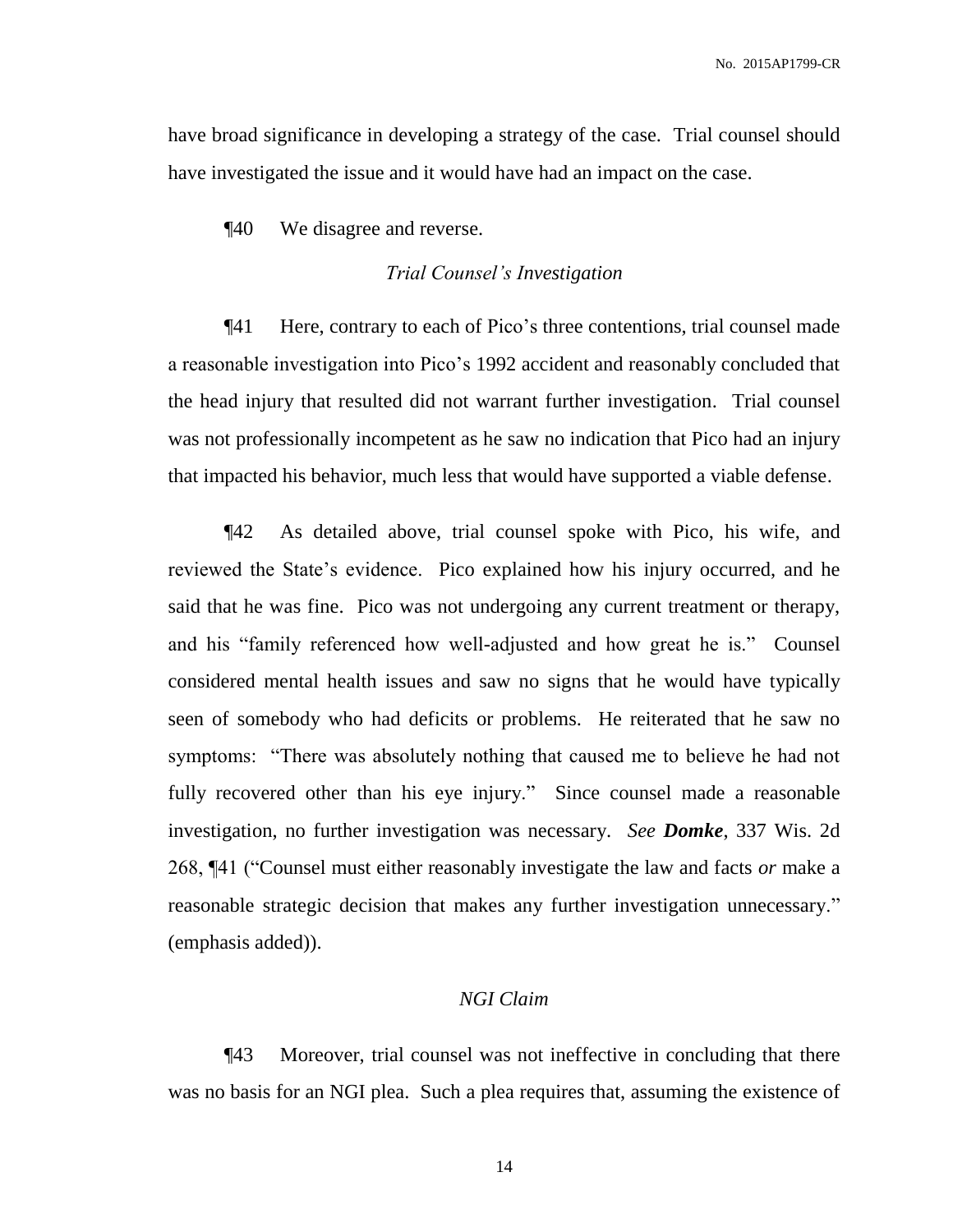a mental disease or defect, Pico "lacked substantial capacity either to appreciate the wrongfulness of his … conduct or conform his … conduct to the requirements of law." WIS. STAT. § 971.15(1) (2015-16).<sup>5</sup>

¶44 Pico, however, expressed to trial counsel that he knew touching D.T.'s vagina was wrong and that touching her leg made her uncomfortable. There was "no question" in trial counsel's mind that Pico knew the difference between right and wrong. Indeed, he expressed the same to Rich, telling him, "I was thinking now, [tickling her leg and thigh] is inappropriate," and, "I'm not like that. I don't do that [put his hand in her pants] to little kids." Again, Pico said to Rich, "I know I shouldn't have done it." "There's no way I would have gone into her pants intentionally," and "[t]here's no way, not with kids there, not with my moral …."

¶45 Even during the *Machner* hearing, Pico's wife, Michelle, said that Pico knew "no question" that touching a child's vagina was wrong. Again, trial counsel had before him proof that Pico was able to conform his conduct to the requirements of the law. This kind of allegation had never previously been made against Pico. Pico's family told trial counsel "about how great he was, how great of a father he was, how just in general how … well-adjusted he was." *See Strickland*, 466 U.S. at 691 ("[W]hen a defendant has given counsel reason to believe that pursuing certain investigations would be fruitless or even harmful, counsel's failure to pursue those investigations may not later be challenged as unreasonable.").

<sup>&</sup>lt;sup>5</sup> All references to the Wisconsin Statutes are to the 2015-16 version unless otherwise noted.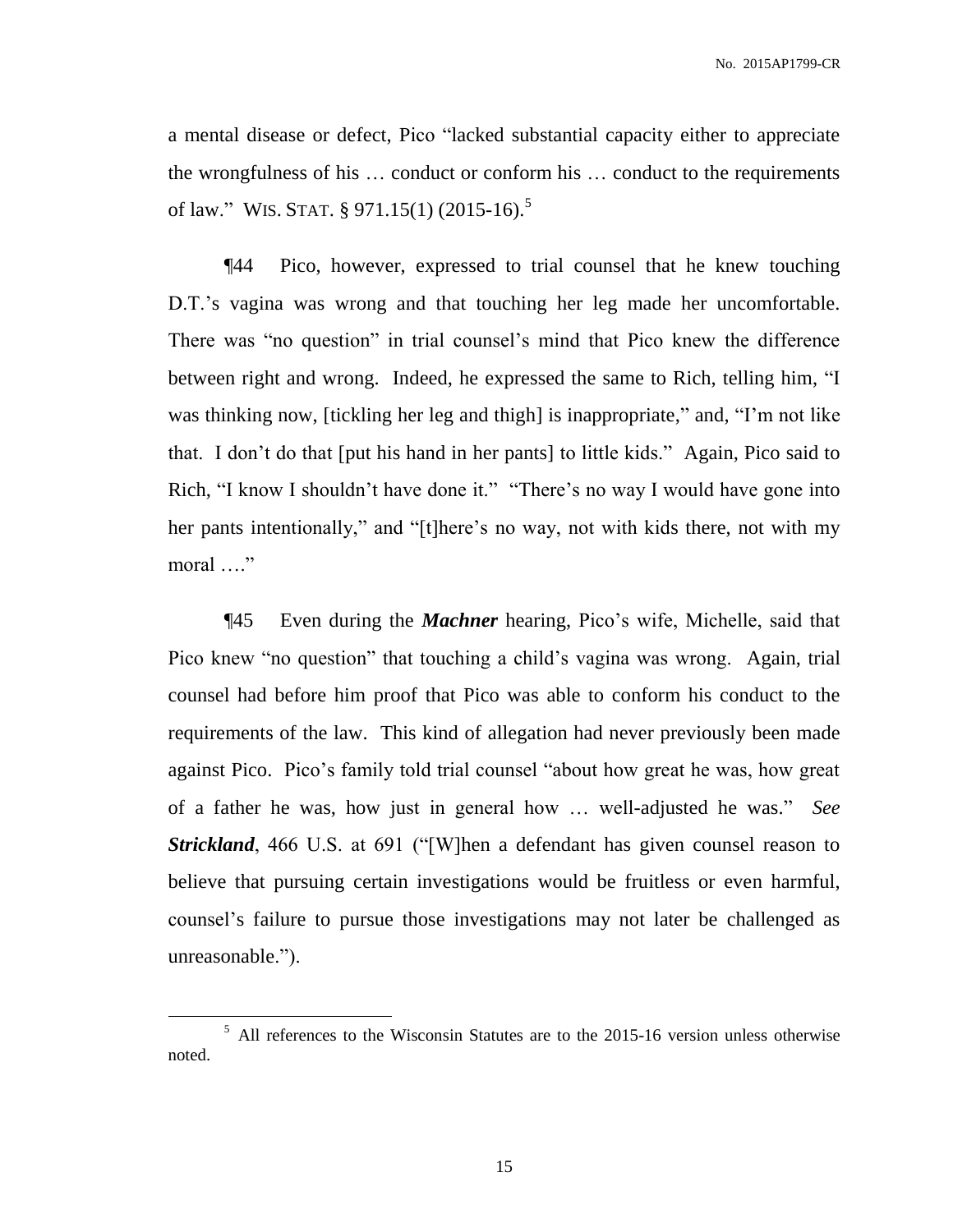¶46 We note that the circuit court itself seemed unpersuaded by Pico's claim that an NGI plea was viable and skirted that issue, concluding that Pico's "frontal lobe injury" was "broader than the NGI plea." We also note that the circuit court did not find trial counsel's testimony to be unworthy of belief.<sup>6</sup>

#### *Impulsivity*

¶47 As for the second claim, after making a reasonable investigation, trial counsel had no reason to believe that any injury from the 1992 accident would have explained Pico's behavior with D.T. As discussed above, Pico expressed to both trial counsel and to Rich that he knew that touching D.T.'s leg was wrong. To the extent Pico is suggesting he acted impulsively, one of the characteristics identified by Horatio A. Capote, M.D., a neuropsychiatrist and his expert at the *Machner* hearing, there was no indication Pico acted impulsively when he touched D.T. Pico told trial counsel that he touched D.T.'s leg two times, and that he did it on purpose, not that he was unable to restrain himself. Trial counsel inquired of Pico if there had been any prior allegations against him or "other times when he wasn't able to control himself or do certain things and he adamantly denied that." Trial counsel also spoke with Pico's family members and nothing in these discussions caused counsel to believe that Pico was impulsive or unable to control his behavior.

¶48 As the State notes, if Pico had serious cognitive defects that left him unable to distinguish between right and wrong or unable to control his impulses,

<sup>&</sup>lt;sup>6</sup> At one point, during the court's discussion of trial counsel's testimony, it said that trial counsel "didn't discuss the issue with the family," apparently referring to the fact that Pico had a head injury. But, the court's statement is clearly erroneous, since trial counsel testified that he did discuss with Pico's family if Pico had any deficits from the injury, but there were none.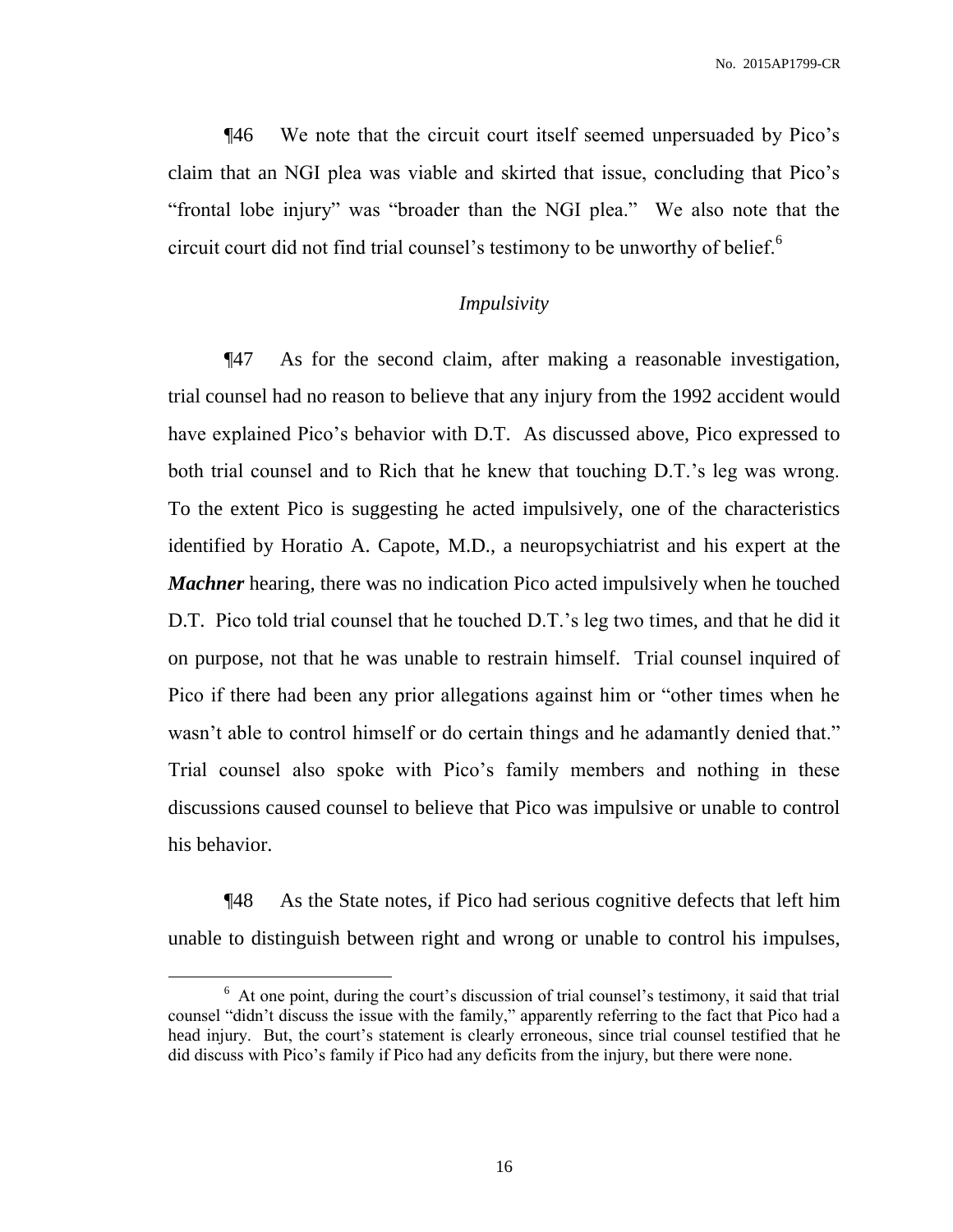Pico and his family were the best source of that information. While Michelle testified at the *Machner* hearing as to certain behaviors of Pico, *no one* claimed this information was relayed to trial counsel. Trial counsel is not deficient for failing to discover information that was available to Pico and his family and that they did not share with trial counsel. *State v. Nielsen*, 2001 WI App 192, ¶23, 247 Wis. 2d 466, 634 N.W.2d 325.

¶49 In sum, we reject Pico's challenge to trial counsel's alleged ineffectiveness in failing to obtain Pico's medical records. Trial counsel had no reason to believe that Pico's injury from the 1992 accident would have supported an NGI defense or would have explained Pico's behavior with D.T. And, even if counsel had not made a reasonable investigation, applying a heavy measure of deference to trial counsel's strategic decision not to investigate further, we fail to see how trial counsel had reason to believe that Pico had a viable NGI defense or one based on his unknowingly inappropriate or impulsive behavior.

#### *Pico's Head Injury and Reid*

¶50 As for the third claim that the combination of the Reid techniques Rich employed during the interview of Pico and Pico's head injury made him more susceptible to making false statements, it fails for the same reasons. Again, trial counsel reasonably investigated whether Pico had an injury and reasonably concluded that it did not impact his behavior. At the *Machner* hearing, he repeatedly testified that he saw *no symptoms* of ongoing injury or deficit that would make him more agreeable.

¶51 Pico told trial counsel that what he had told Rich was the "truth," and his version of what happened was "very consistent" with what Pico told Rich.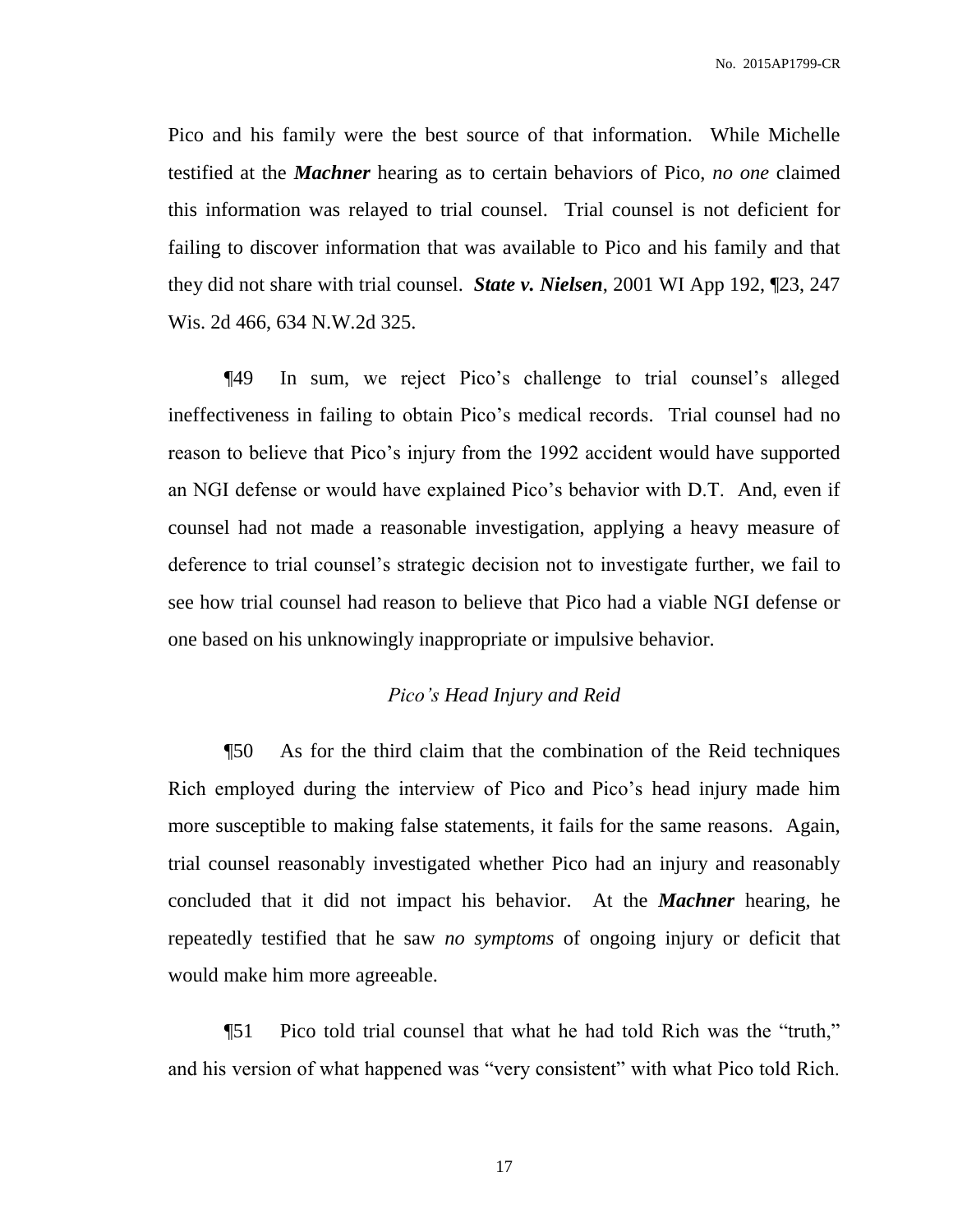Ultimately, trial counsel testified, Pico "denied [touching D.T.'s vaginal area] under stringent examination from the officer and he stuck to his guns."

¶52 Trial counsel further explained that in reviewing Rich's interview of Pico, when Rich pressed Pico, things Pico said, such as "it could be or it's possible," "*weren't much different than other individuals [trial counsel had] seen in statements or questions*." (Emphasis added.) Pico has provided no support for his contention that his response to the interview was so different from that of scores of other suspects subjected to police interrogation, that trial counsel should have suspected something was amiss—and that his failure to do so was so incompetent that he was constitutionally deficient.

¶53 Also, Pico told trial counsel that he was initially confused as to why Rich was at his house—Pico thought one of his children was hurt—and "the very severe nature of the questions that came thereafter" could also explain Pico's confusion.

¶54 Therefore, in light of the lack of proof before trial counsel that Pico had a head injury that left him with any deficits—other than double vision—Pico's repeated acknowledgement that the factual admissions he made in the interview were true, and consistent denial despite the pressure from Rich, along with counsel's undisputed impression that Pico's interview was not out of the ordinary, there was no basis for trial counsel to go further. In sum, there was no reason to believe the accident made him more susceptible to making false statements during the Rich interview.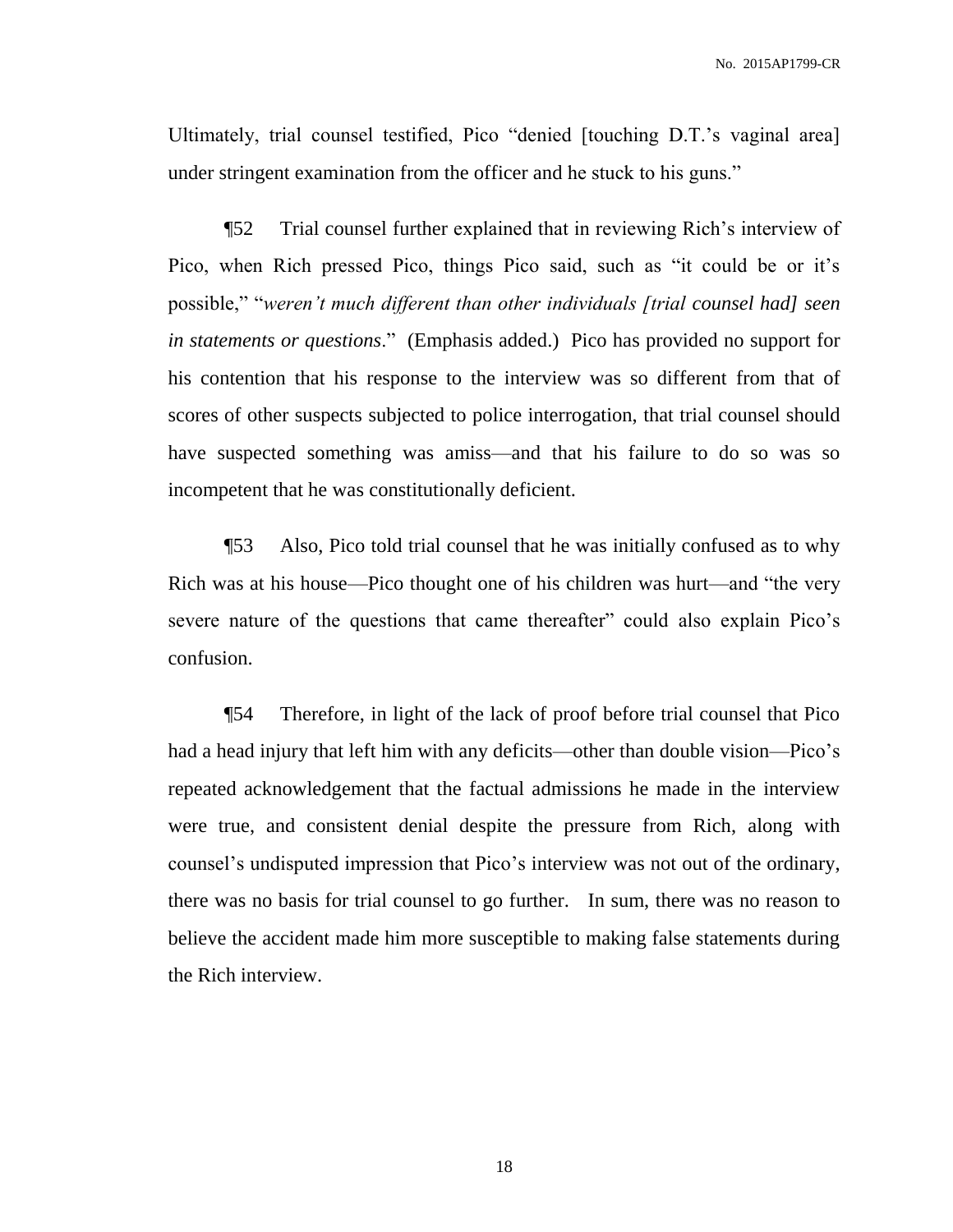#### *Trial Counsel's Strategic Decisions*

¶55 This twenty-year-old head injury, as far as counsel knew, had not manifested itself in any appreciable way, not in mental health treatment and not in any impulsive behavior. To the contrary, over those twenty years, Pico finished college, had a successful career, married, raised children, and volunteered around his community. In this regard, numerous letters were submitted on Pico's behalf before sentencing attesting to his good character and many good works throughout the community. With an NGI defense strategy acknowledging the vaginal touching, the jury would have had to conclude that the injury suddenly manifested itself in criminal behavior for the first time when he assaulted D.T.—even though Pico repeatedly acknowledged he knew it was wrong, and the medical experts both opined that the brain damage would have been the same in 2012 as in 1992. A defense strategy premised on excusable inappropriate rubbing of D.T.'s leg would fare no better, given Pico's acknowledgement that it was wrong. As the State persuasively argues, presenting the jury with a reasonable doubt defense was more reasonable than a premise that a 1992 head injury that seemingly never affected Pico in any significant way manifested itself during an impulsive five-toten-minute period with D.T. or in the interview with Rich, twenty years later.

¶56 Furthermore, Pico's positions on appeal, relative to the effects of the brain injury on his defense, are inconsistent. Pico's position seems to be that he touched D.T.'s vagina because he could not control himself but, to the extent any of his statements to Rich could be construed as inculpatory, those were false. In other words, "I did it because I couldn't control myself," but, to the extent I did not resist Rich's pressure and indicated that I did do it, that was false. We question Pico's implicit conclusion from all this that a jury would have received this type of incoherent defense favorably. To the extent Pico is suggesting, as his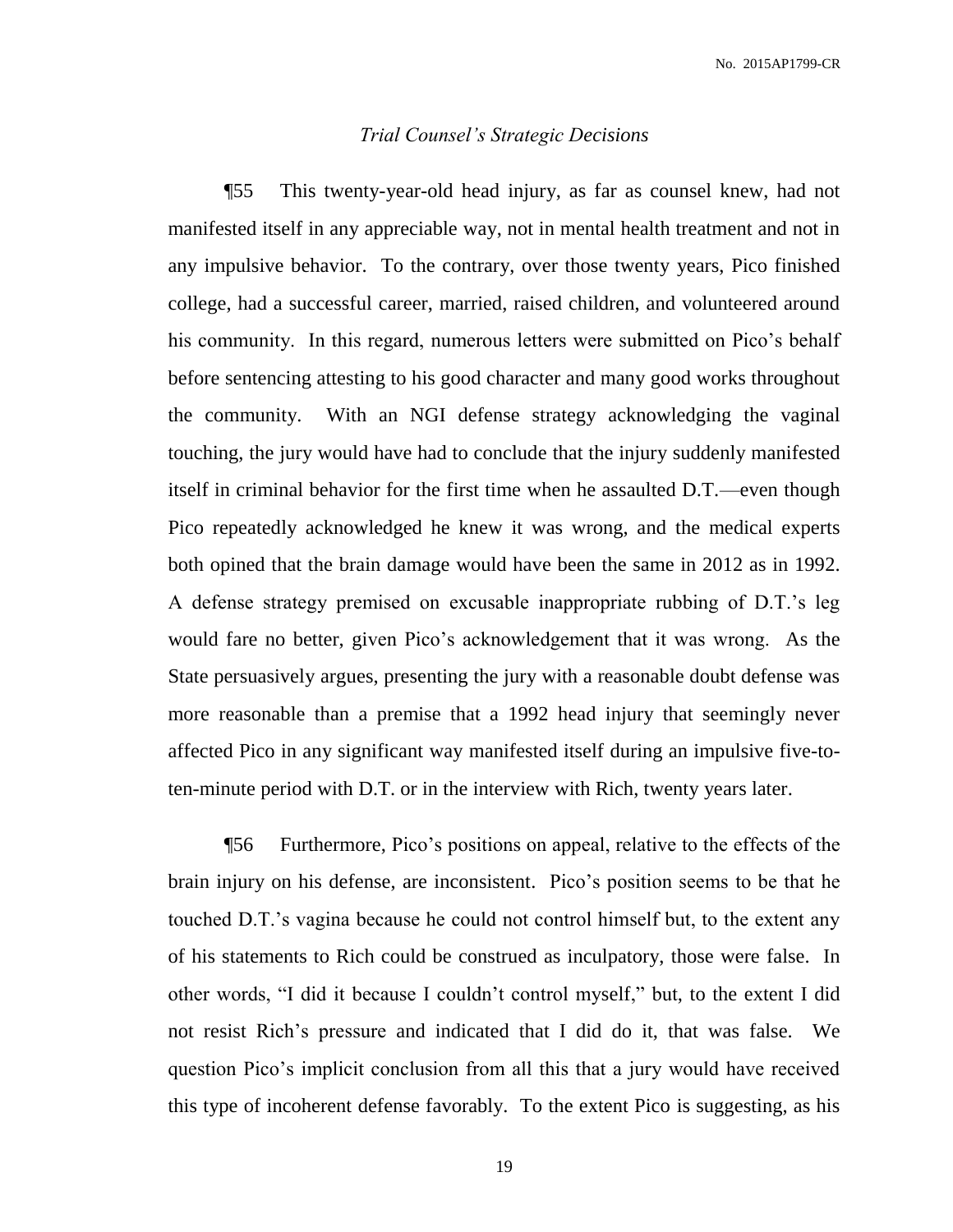attorney expert did, that trial counsel would then have had "options," at some point trial counsel must choose an option.

¶57 And even the individual options fail to provide a more reasonable defense strategy than that chosen by trial counsel. As noted, if Pico presented expert testimony that his brain injury made him so impulsive that he could not control himself, the jury would have to weigh this against Pico's denials to Rich either that he touched D.T.'s vagina—"I know I didn't touch her vagina"—or that "anything like this ever happened before." Similarly, a strategy premised on the idea that he did not appreciate that rubbing D.T.'s leg was wrong would be inconsistent with his acknowledgement that it was.

¶58 And a strategy based on suggestibility in the Rich interview would be inconsistent and would have wholly undermined defense counsel's reliance on Pico's consistent and steadfast denials while under pressure.

¶59 Moreover, trial counsel here had to weigh the option of seeking suppression of Pico's statements against, if that motion was successful, having his client testify, since trial counsel wanted the jury to hear a denial from Pico either in his interview with Rich or through Pico's testimony. Pico does not argue that getting a denial was an unreasonable strategy, and Pico does not offer another way of getting such a denial before the jury. Pico's testimony at trial, as trial counsel pointed out, would have raised other problems.

¶60 First and foremost, trial counsel testified that the version Pico recounted to trial counsel was "very consistent" with what Pico told Rich. Pico "always" told counsel that what he had said to Rich was "what the truth is." Beyond that, trial counsel testified that he opted against recommending that Pico testify at trial because he would not have made a compelling witness. He was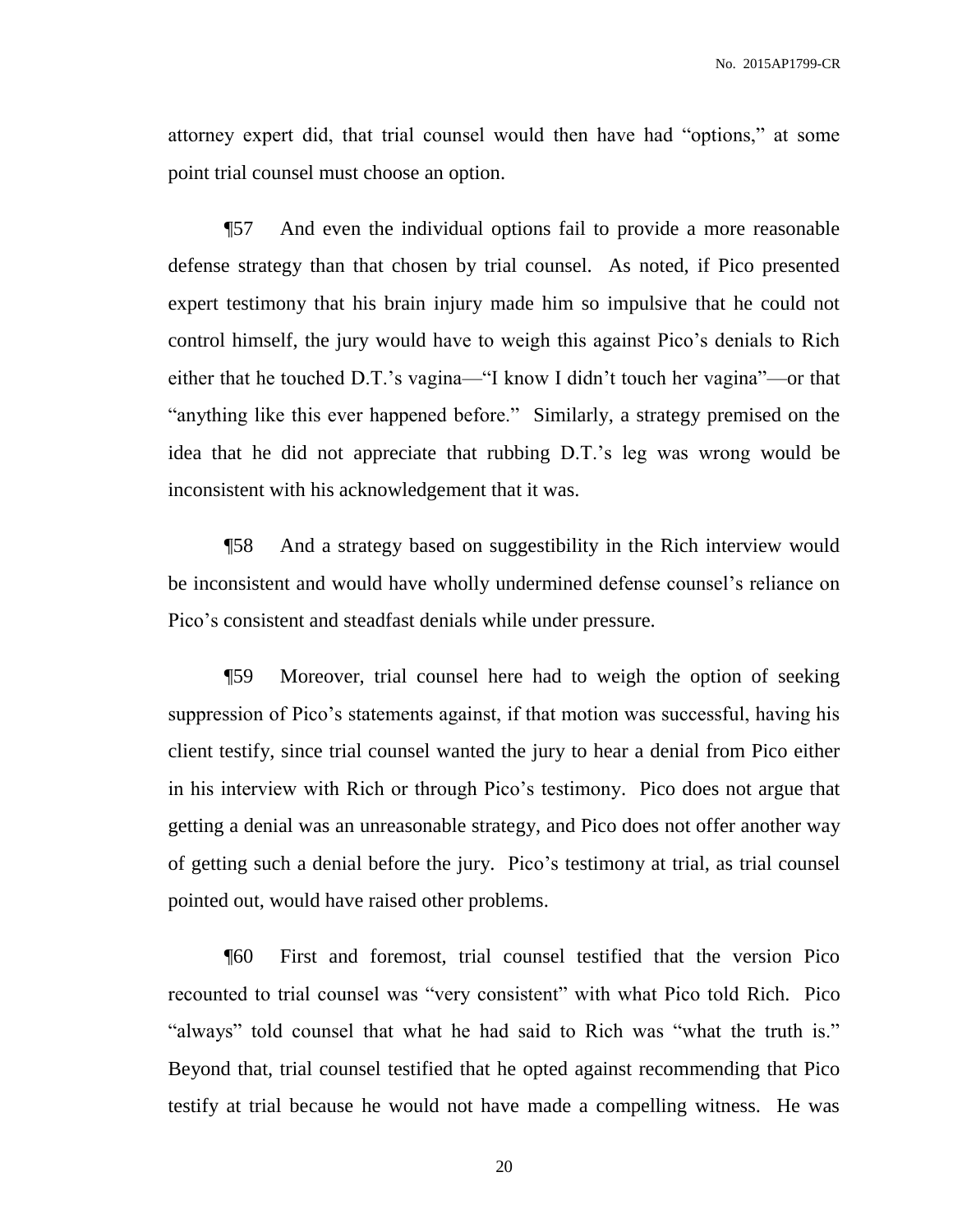unsure of himself when asked tough questions, he was "very nervous" and "very flustered." For example, Pico constantly said, "I can't believe I did this," and "I can't believe I made her feel upset." Trial counsel did not see much of a difference in Pico's demeanor between his interview with Rich and trial counsel's interview.

¶61 Trial counsel also pointed out that during cross-examination Pico would have "had a lot of explaining to do," particularly why he was rubbing D.T.'s leg. Thus, the risks of having Pico testify far outweighed the benefits, especially after trial counsel had obtained damaging cross-examination testimony from D.T. This is why strategic decisions of counsel are virtually unassailable. *Strickland*, 466 U.S. at 690.

¶62 Ultimately, Pico made the decision not to testify, and his family agreed with counsel's recommendation.

¶63 Pico has failed to meet his burden to show that trial counsel was "not functioning as the 'counsel' guaranteed the defendant by the Sixth Amendment." *Id.* at 687.

### *Prejudice*

¶64 For these same reasons, Pico has not shown prejudice because he has not demonstrated a reasonable probability that the proposed defenses would have resulted in an acquittal. As the State's expert aptly put it, "[i]t would be very surprising" that Pico could have built and maintained a successful career, been such a highly regarded caregiver to his children, and active in volunteer work, if he was "suffering from problems with his judgment and impulsivity and having difficulty interpreting social cues and being unable to control primitive urges and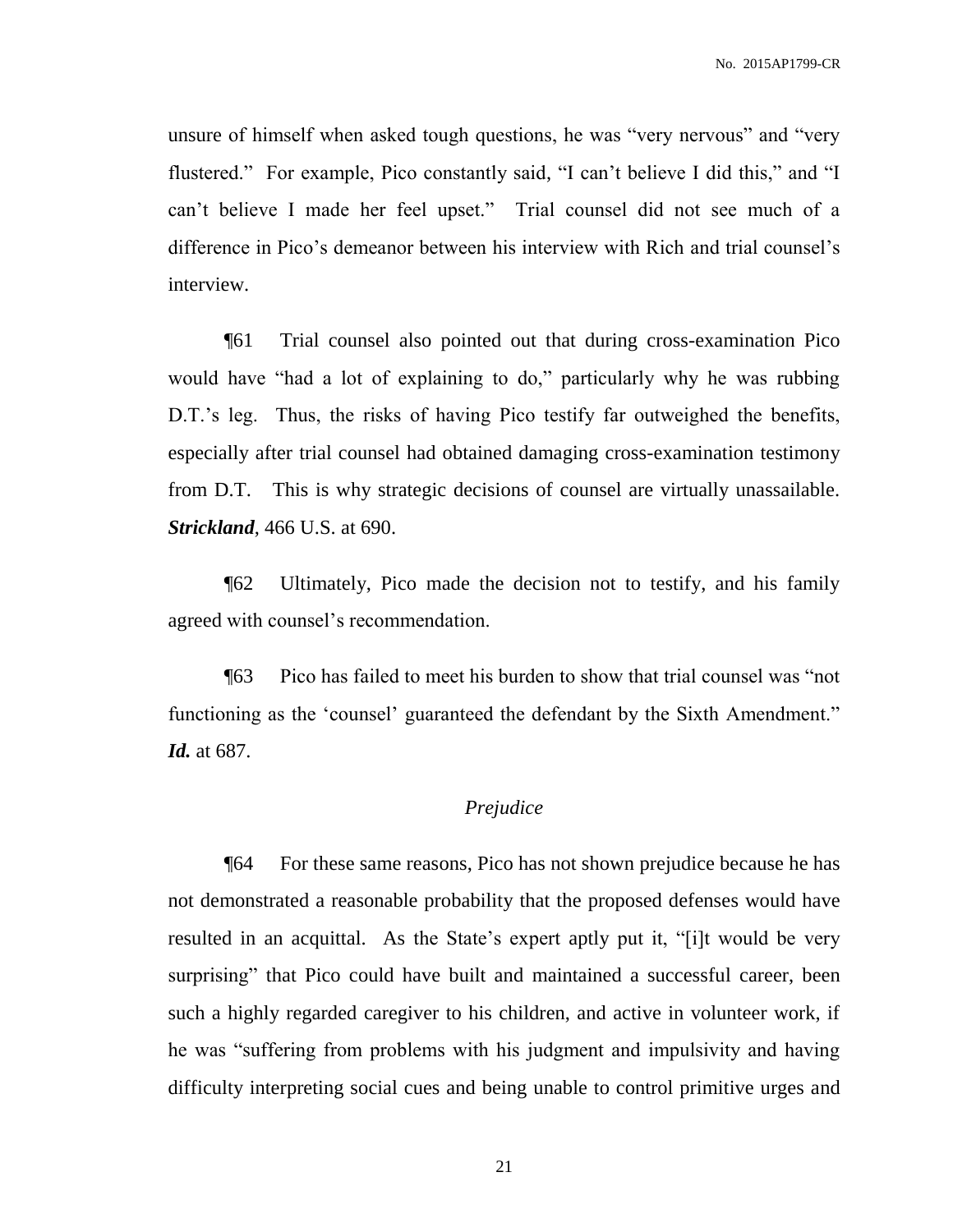unable to adapt to changing situations.<sup>7</sup> See *id*. at 694; *see also* State v. *McDowell*, 2003 WI App 168, ¶70, 266 Wis. 2d 599, 669 N.W.2d 204, *aff'd*, 2004 WI 70, 272 Wis. 2d 488, 681 N.W.2d 500.

#### *Reid Technique*

¶65 Relatedly, Pico claims that counsel should have moved to suppress his statements to Rich and called an expert as to the unreliability of the Reid technique for questioning suspects. To the extent Pico's claim is based on both the Reid technique and frontal lobe syndrome, that claim must fail. Pico has not shown that trial counsel was ineffective in failing to secure the medical records. Further, as discussed above, trial counsel was not ineffective for failing to move to suppress Pico's statements to Rich.

¶66 Pico has not shown that there was precedent for suppressing these statements based on the Reid technique alone. He does not cite to a single case for the proposition that a suppression motion would have been successful.

¶67 Instead, at least at the *Machner* hearing, Pico relied on his expert's personal experience that he had "mixed success" in the trial courts, without any documentation, and a law review article. Pico did not meet his burden of showing that this motion would have been successful. *See United States v. Jacques*, 744 F.3d 804, 812 (1st Cir. 2014) (rejecting defendant's claim that Reid technique, including exaggerating evidence and minimizing gravity of offense, rendered his statement involuntary, and noting that defendant pointed to no federal authority supporting an involuntary confession under similar circumstances); *Shelby v.* 

 $<sup>7</sup>$  There was no dispute that once a person has a frontal lobe injury that never changes.</sup>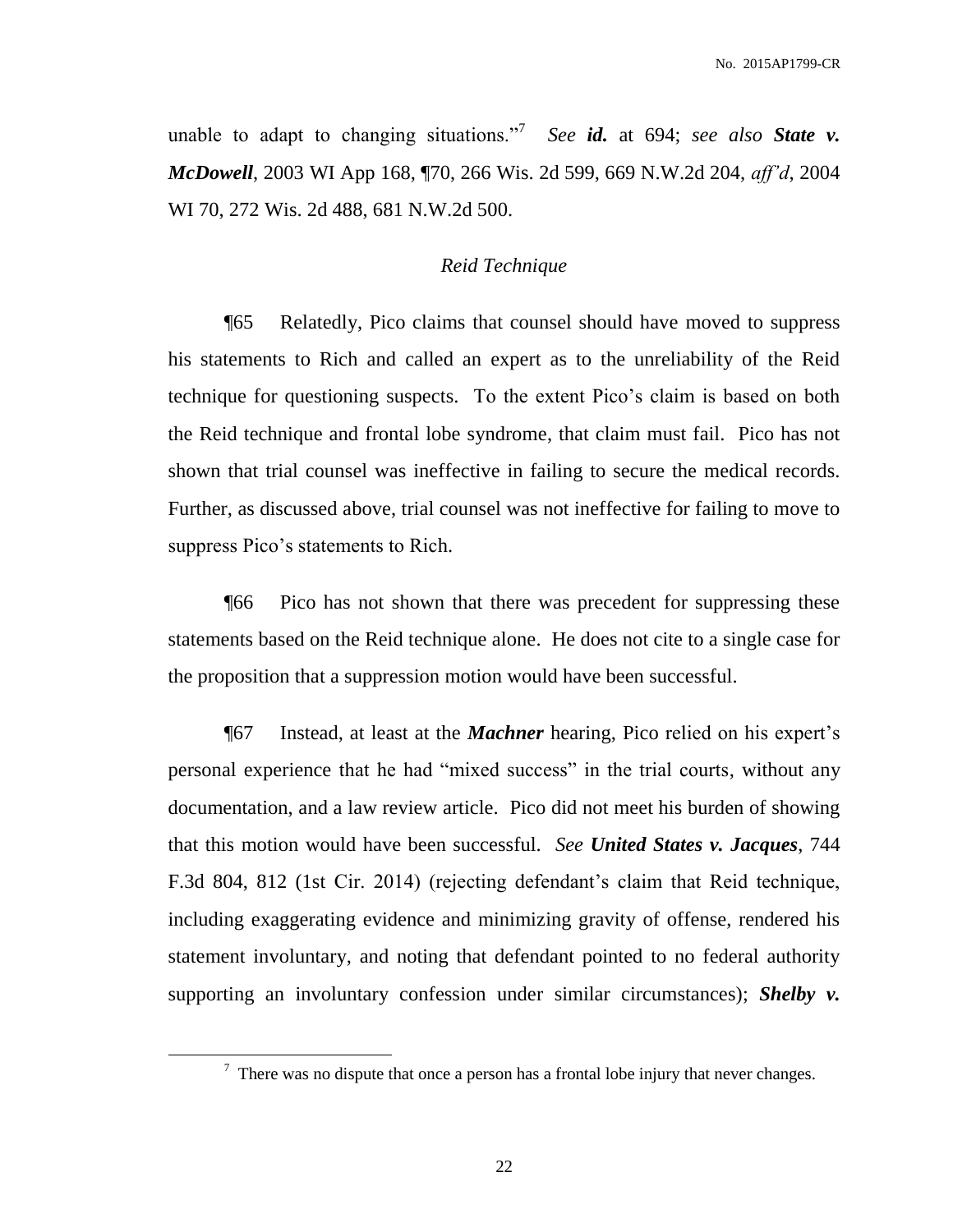*State*, 986 N.E.2d 345, 365-67 (Ind. Ct. App. 2013) (rejecting defendant's claim that his confession was involuntary because the police used the "Reid technique," including lying about evidence that the police had implicating the defendant); *see also State v. Triggs*, 2003 WI App 91, ¶¶12-23, 264 Wis. 2d 861, 663 N.W.2d 396 (stating that police deception during an interrogation does not by itself render a confession involuntary but is one factor to consider in assessing the voluntariness of the defendant's confession).

¶68 Further, trial counsel did consider moving to suppress Pico's statements based on the lies Rich told him but decided against it because trial counsel wanted to be able to present the jury with a denial from Pico without having to call Pico to testify. Trial counsel noted that Pico never actually admitted to touching D.T.'s vaginal area during the interview. This was a reasonable strategy on counsel's part, as we have already explained.

¶69 Further, on the prejudice component, Pico did not offer anything of substance to show that the jury would have agreed with any expert that he made false inculpatory statements because of a head injury and the Reid technique. As even one defense expert admitted, the Reid techniques are in wide use and have been for decades. Pico's opinion is entirely speculative. *State v. O'Brien*, 214 Wis. 2d 328, 347, 572 N.W.2d 870 (Ct. App. 1997) ("A showing of prejudice requires more than speculation.").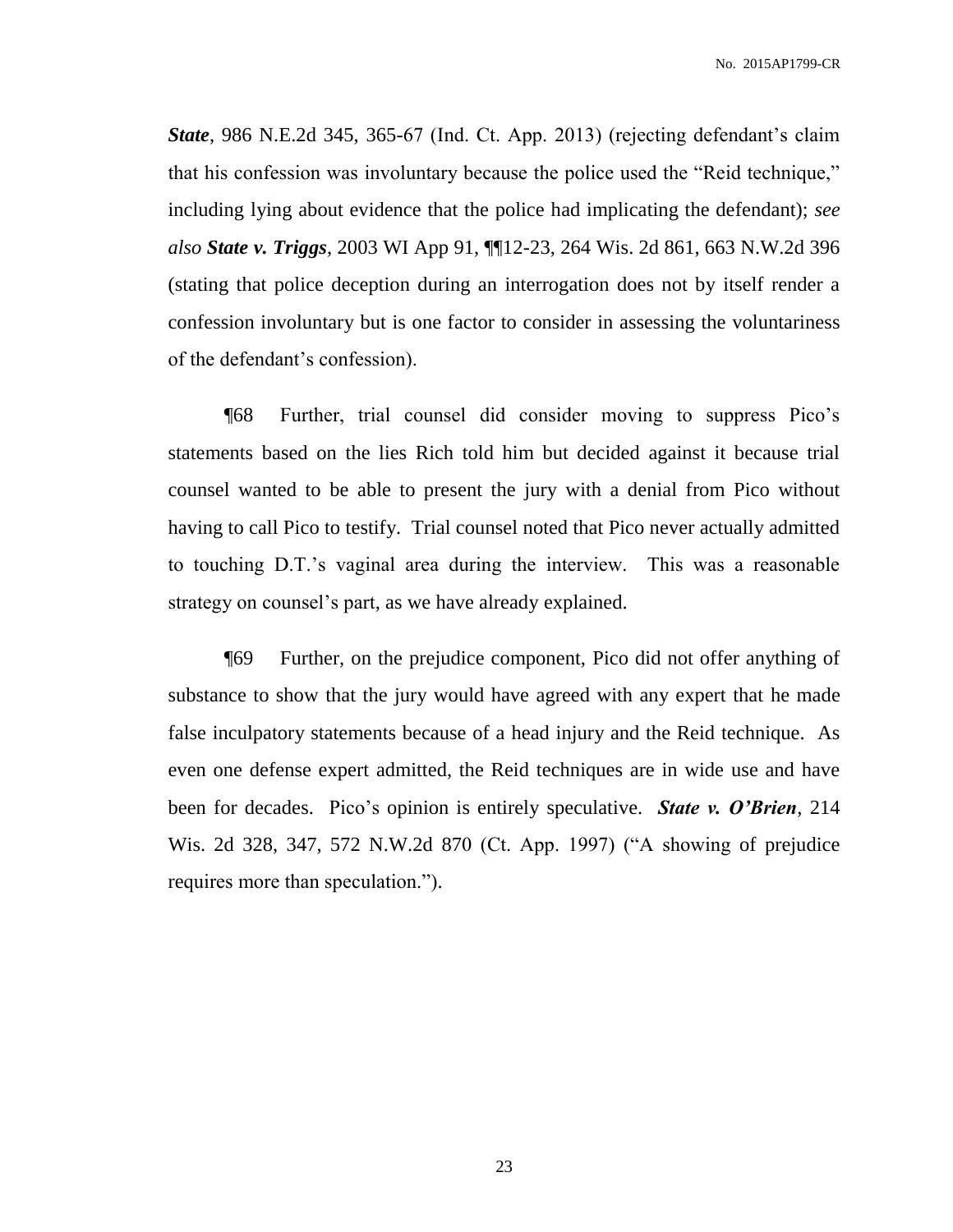# *Rich's Testimony: Haseltine*<sup>8</sup> and *Daubert*<sup>9</sup> *Challenges*

¶70 During Rich's interview of Pico, Rich falsely told Pico that the police had obtained male DNA from D.T.'s clothing, that the police had a witness who "partially substantiated" D.T.'s claims, and that there was a video in the classroom where the touching occurred.

¶71 Rich also told Pico that D.T. had undergone a "forensic interview" and that "she comes across as extremely credible." "Her story," Rich said, "has been consistent since the moment she told her mom."

¶72 During Rich's trial testimony, the prosecutor asked if he ever suggested to a suspect that he had certain information that was not necessarily true. Rich said that he had done so and explained,

> Specifically in a situation like this … these are extremely serious charges … as an investigator, getting somebody to admit to sexually molesting an eight-year-old girl is probably more difficult than getting the same man to admit that he committed a homicide. It is without question the most difficult interview that I will ever perform.

> [B]eing faced with those type[s] of accusations triggers a fight or flight mechanism in a person, and I don't see fight or flight in him getting up and fighting him or him running away. Where that manifests itself to an investigator is in deception or lies, and that's where I saw it in this case. So I counteract that by giving information that I may—may suggest that I have evidence that I've not yet obtained and in so doing encourage him to be honest.

<sup>8</sup> *State v. Haseltine*, 120 Wis. 2d 92, 352 N.W.2d 673 (Ct. App. 1994).

<sup>9</sup> *Daubert v. Merrell Dow Pharm., Inc.*, 509 U.S. 579 (1993).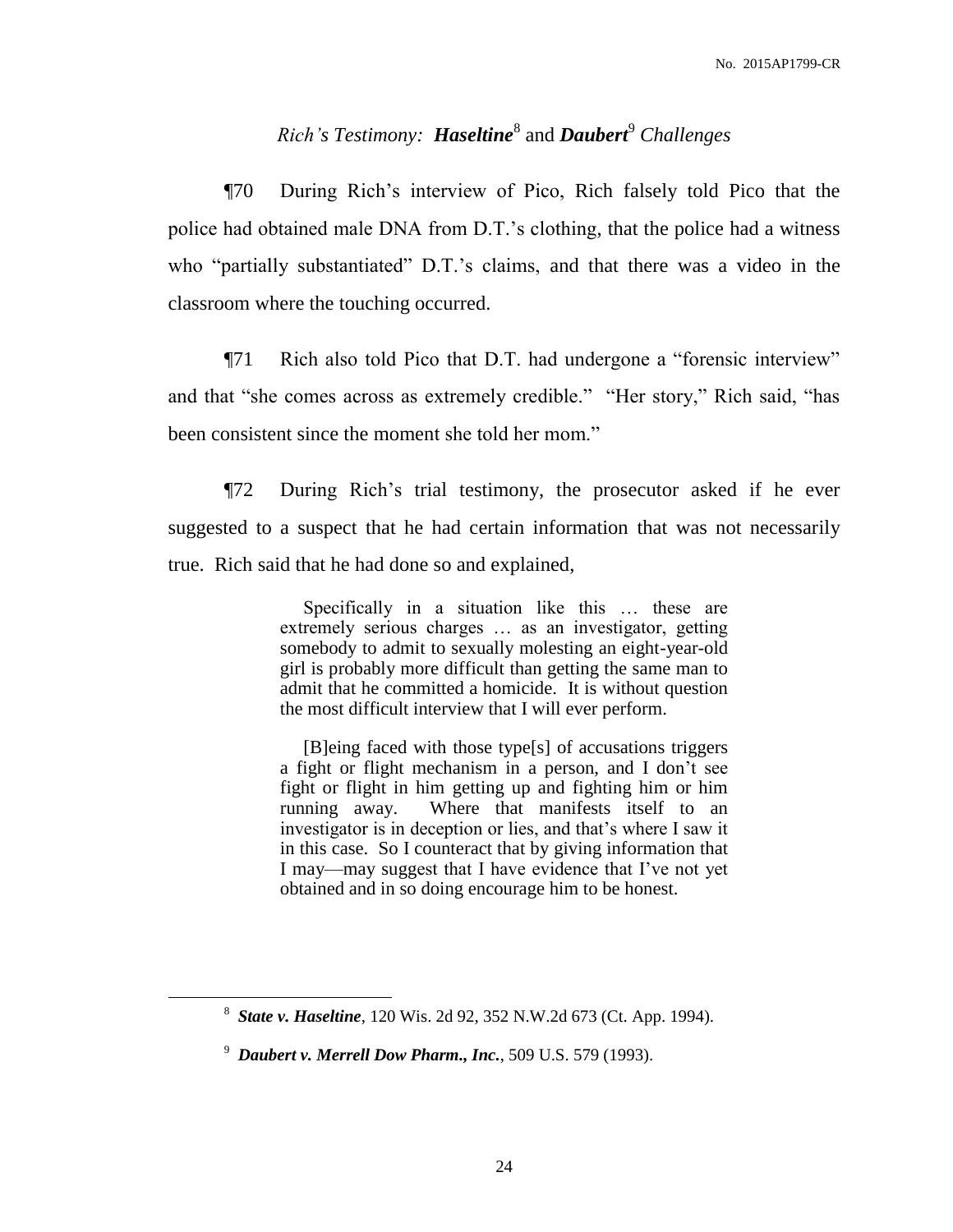¶73 During the *Machner* hearing, trial counsel testified that his understanding of the law was that Rich's comments to Pico, because they were made during an interrogation and not in court, were admissible. He "didn't find it to be something that was challengeable." During cross-examination, the prosecutor pointed out to trial counsel that she had sent a letter to the court before trial addressing this issue, and trial counsel testified, "I read your response and I was aware of that even prior to reading your response."

¶74 Without addressing whether Rich's testimony and comments during the questioning of Pico were inadmissible under *State v. Haseltine*, 120 Wis. 2d 92, 352 N.W.2d 673 (Ct. App. 1994), or *Daubert v. Merrell Dow Pharm., Inc.*, 509 U.S. 579 (1993), the court said that while Rich's statements were "small," there was "no room for error" in this type of case.

¶75 Initially, the State argues that Pico, as it relates to Rich's testimony that he "saw" deception in Pico's interview, has abandoned his *Daubert* challenge and raises for the first time on appeal a *Haseltine* violation. However, contrary to the State's contention, Pico did raise a *Haseltine* violation as to this testimony in his motion for postconviction relief. Nor has Pico abandoned his *Daubert*  challenge on this point. Nevertheless, Pico's challenges lack merit.

¶76 With respect to *Daubert*, any challenge on that basis would have been unsuccessful because Rich's testimony cannot be construed as expressing an expert opinion on how to discern truthfulness. Rich's statements were made in the context of explaining that he thought Pico was lying, why Rich would lie to Pico, and how this would persuade Pico to tell the truth.

¶77 With respect to *Haseltine*, in that case we held that it was error to allow a psychiatrist to testify at trial that there was "no doubt whatsoever" that the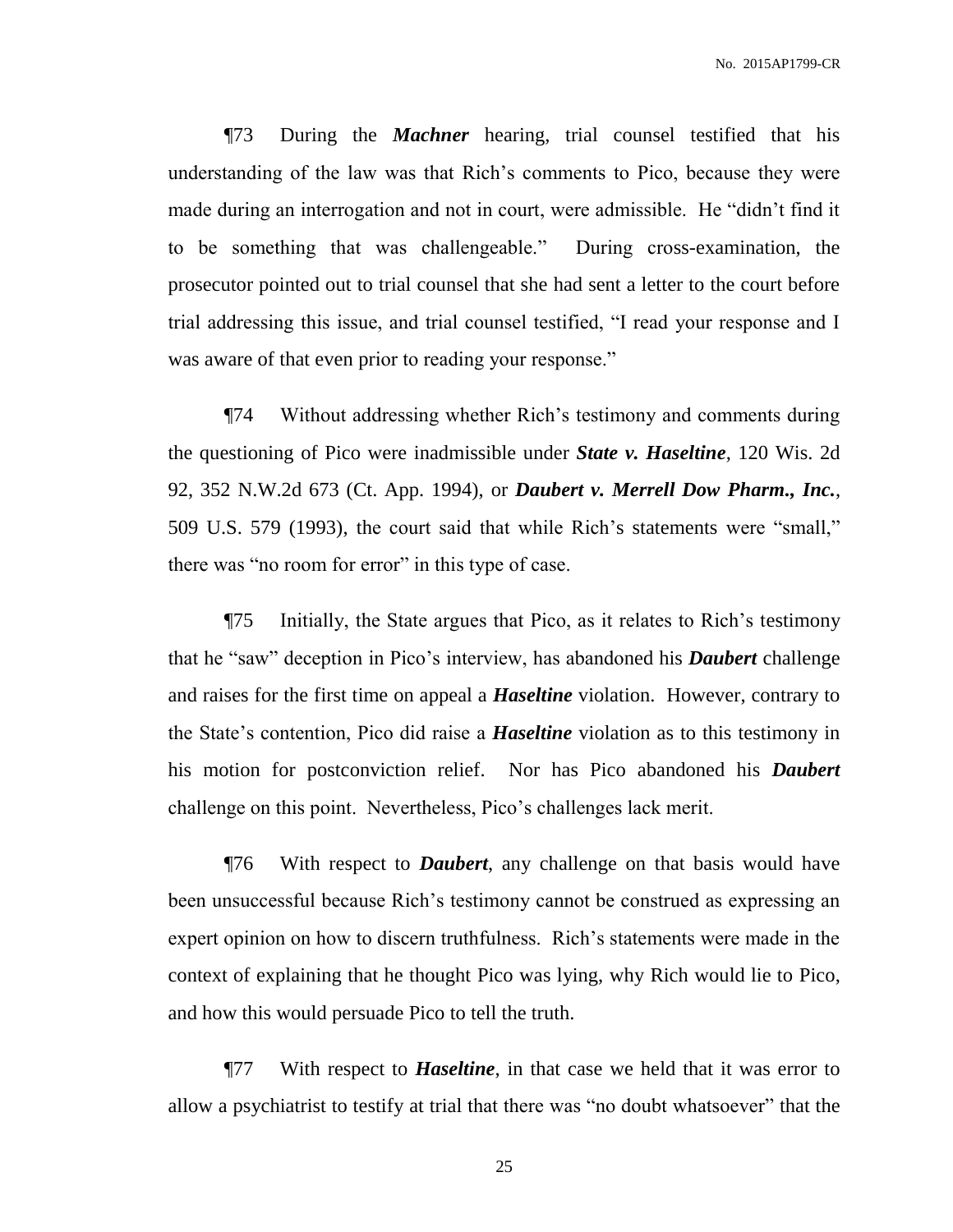defendant's daughter was an incest victim. *Haseltine*, 120 Wis. 2d at 95-96. This was error because the psychiatrist's opinion was an opinion that the daughter was telling the truth, and "[n]o witness, expert or otherwise, should be permitted to give an opinion that another mentally and physically competent witness is telling the truth." *Id.* at 96.

¶78 In contrast, in *State v. Snider*, 2003 WI App 172, ¶¶25-26, 266 Wis. 2d 830, 849-50, 668 N.W.2d 784, a detective testified during crossexamination that he believed the victim's statement and not the defendant's statement. The defendant argued that his attorney, by repeatedly asking if the detective believed the defendant or the victim, violated the *Haseltine* rule. We concluded that there was no *Haseltine* violation, relying on *State v. Smith*, 170 Wis. 2d 701, 718-19, 490 N.W.2d 40 (Ct. App. 1992). We reasoned that the detective testified as to what he believed at the time he was conducting the investigation, not whether the defendant or the victim was telling the truth at trial. The detective was recounting how he conducted the interrogation and his thought processes at the time. *Snider*, 266 Wis. 2d at 849-50.

¶79 In *Smith*, the detective interviewed a witness who he believed assisted the defendant in burning a building. During trial, the detective testified that during the interview the witness denied any involvement in the fire, but, the detective testified, he thought that the witness "knew a lot more than he was telling." *Smith*, 170 Wis. 2d at 706. Another officer came in to tell the witness that the defendant was cooperating. *Id.* After that officer left the room, the witness became more cooperative, and, the detective testified, "began to change his story to why [sic] I felt was the truth." *Id.*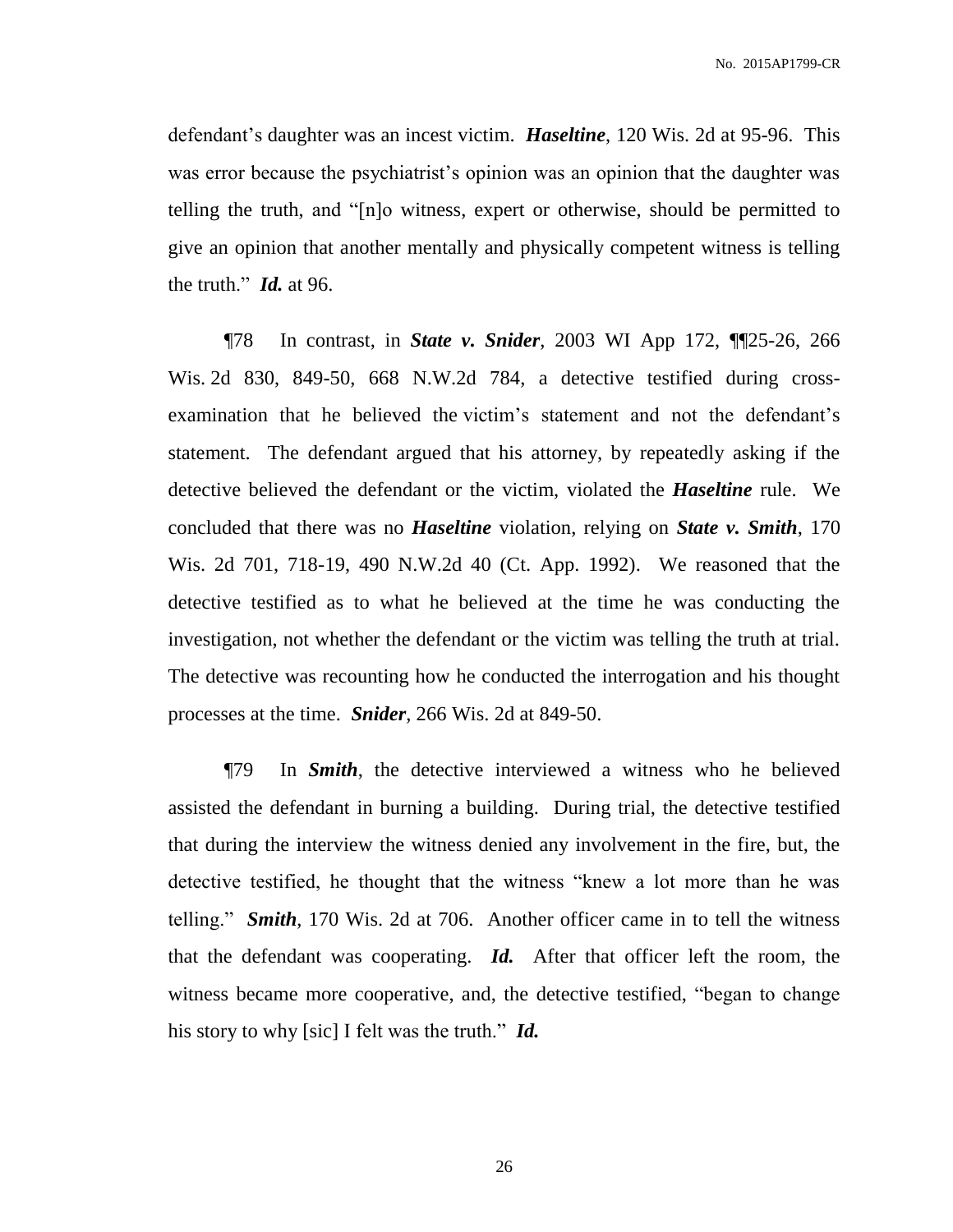¶80 We held that there was no *Haseltine* violation because "neither the purpose nor the effect of the testimony was to attest to [the witness's] truthfulness." *Smith*, 170 Wis. 2d at 718. We noted that the detective "made the statement as he was explaining the circumstances of [the witness's] interrogation and the reasons for it." *Id.* The detective's testimony "was simply an explanation of the course of events during the interrogation." *Id.* at 719.

¶81 In addition, the court concluded that the jury would have made the same inference from the continued questioning of the witness and the resulting prosecution against the defendant. *Id.* The court was not concerned that the jury used the detective's testimony to assess the witness's truthfulness since the jury was instructed on it being the sole judge of credibility, which it presumably followed. *Id.*

¶82 Rich's statements to Pico during the interview that D.T. came "across as extremely credible" and "has been consistent since the moment she told her mom" were made during a pretrial investigation and, thus, under *Miller* and as trial counsel concluded, did not violate *Haseltine*. *See State v. Miller*, 2012 WI App 68, ¶¶4, 15-16, 341 Wis. 2d 737, 816 N.W.2d 331 (holding that *Haseltine* rule was not violated where video showed detective accusing the defendant of lying multiple times because "neither the purpose nor the effect" of detective's statements was to attest to defendant's truthfulness and the statements were not made as sworn testimony providing detective's opinion regarding the truth of defendant's statements to fact finder but were instead made in context of pretrial investigation and showcased an "interrogation technique").

¶83 Likewise, Rich's trial testimony that he saw deception from Pico during the interview did not violate *Haseltine*. Rich was describing "the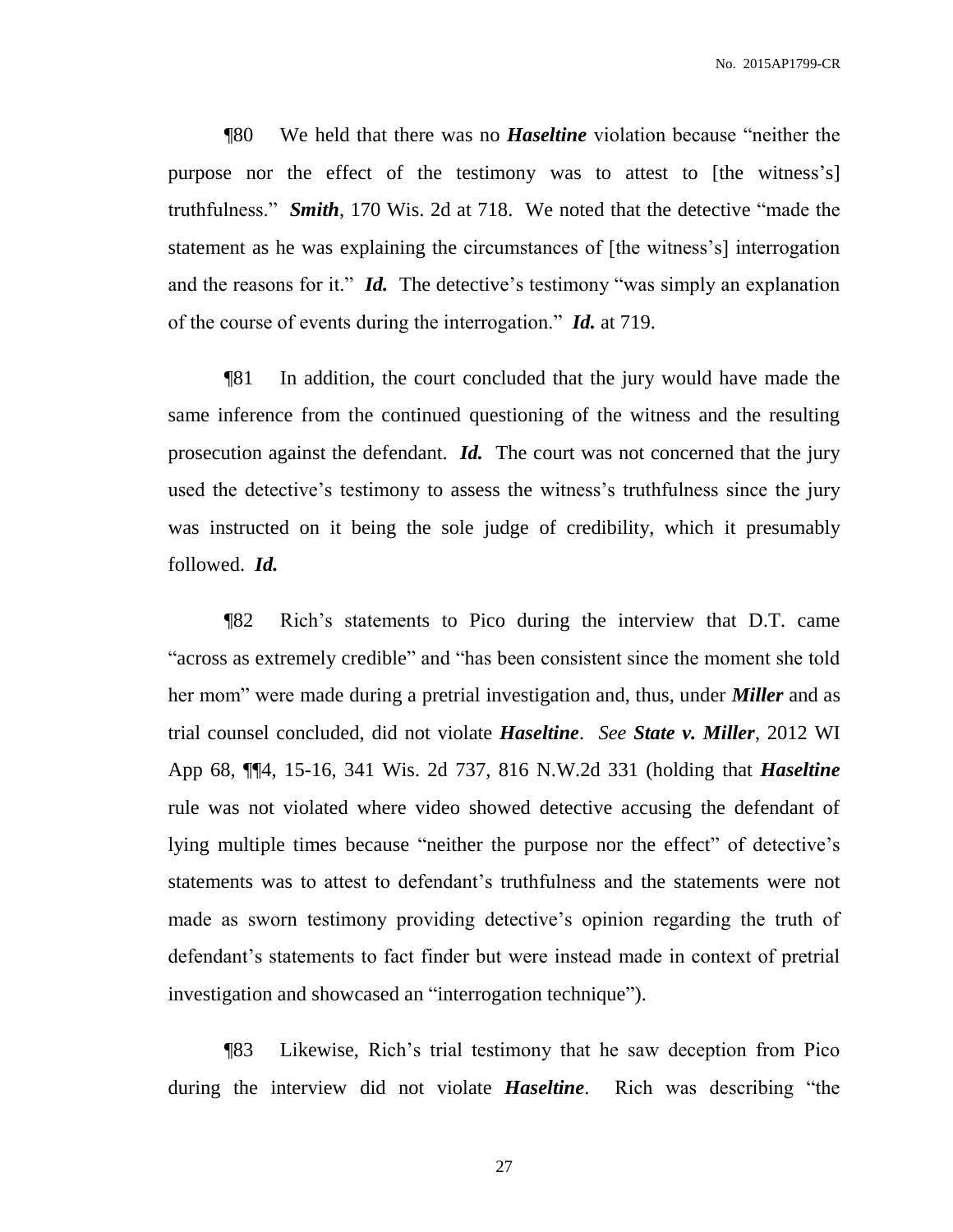circumstances of [Pico's] interrogation and the reasons for it." *See Smith*, 170 Wis. 2d at 718. Rich never testified that he thought that at trial D.T. or Pico was telling the truth. Neither the purpose nor the effect of Rich's testimony explaining his interview of Pico was to attest to the truthfulness of either Pico or D.T. Rather, Rich was explaining an "interrogation technique," namely, why he would lie to Pico. *See Miller*, 341 Wis. 2d 737, ¶15. What Rich testified to at trial—that he saw deception from Pico—was no different than what the detective testified to in *Smith*. *See Smith*, 170 Wis. 2d at 706 (recounting that detective testified that witness "knew a lot more than he was telling me," and that the detective "was getting closer to a point with him where he might just tell me the truth"). Further, like in *Smith*, the jury would have inferred, even without Rich's testimony, that the police did not believe Pico from the prosecution that followed his interview. *See id.* at 719.

¶84 Thus, any *Daubert* challenge or claimed *Haseltine* violation on this basis, had trial counsel raised them, would have failed, and trial counsel was not ineffective for failing to raise a meritless claim. *See, e.g*, *State v. Jackson*, 229 Wis. 2d 328, 344, 600 N.W.2d 39 (Ct. App. 1999).

¶85 Relatedly, Pico argues that, at the very least, trial counsel should have sought a specific instruction from the court that Rich's vouching could not be considered in assessing the truthfulness of Pico but only as an investigative technique Rich employed, as was done in *Miller*. *See Miller*, 341 Wis. 2d 737, ¶8. Even if we were to agree with Pico that trial counsel was deficient in not seeking a specific instruction at the time of Rich's testimony, any deficiency in trial counsel's performance did not prejudice Pico because the circuit court later instructed the jury that they were the sole arbiter of credibility.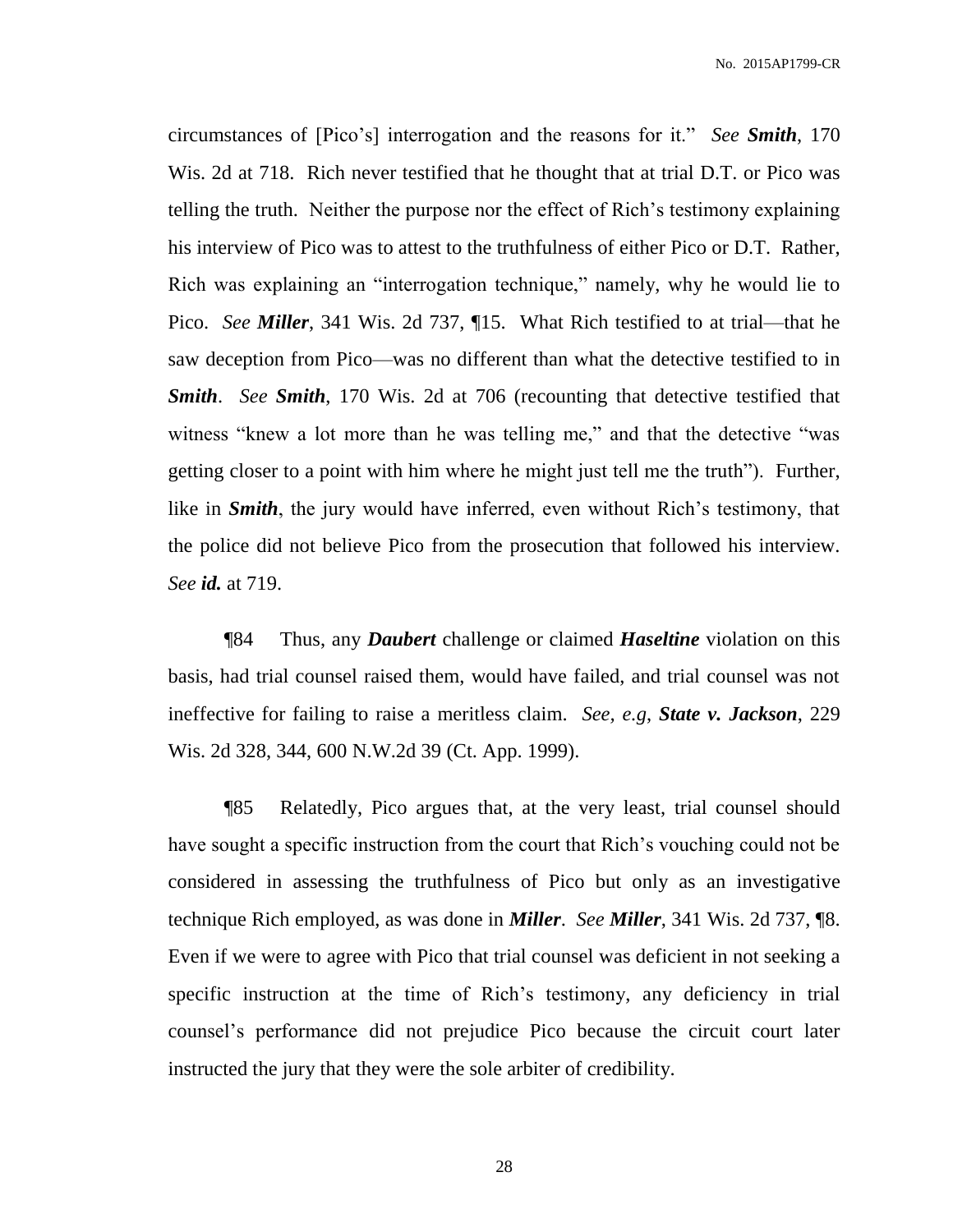#### *Rich's Testimony: Flayter is "among the best in the state"*

¶86 During trial, Rich testified that Flayter was "among the best in the state." Trial counsel did not object to this testimony. He explained that while that testimony "did stick out" to him, it was not in response to a specific question and Rich "kind of threw it in." Trial counsel did not object because Flayter had already testified, and counsel "didn't want to draw attention to" Rich's comment. Trial counsel did not file a motion in limine regarding this issue because he did not anticipate that Rich would give this testimony.

¶87 The circuit court ruled that this testimony "could have been subject to a motion on limine," but it "wasn't filed." The court recounted that the attorney who testified as an expert for the defense proposed that this could be a *Haseltine* violation. The court noted that trial counsel testified that for strategic reasons he did not object; he did not want to draw attention to it and then have the jury follow the credibility instruction. Again, the court said that this, like other challenged testimony, was a "small statement," but there was "no room for error."

¶88 As the State argues, for trial counsel to have anticipated this testimony from Rich would have required a clairvoyance that goes beyond what is considered competent performance. Pico notes that trial counsel did not file a "general motion to prevent witnesses from opining as to the credibility of other witnesses." Pico, however, does not cite to a single case that shows that trial counsel's failure to file such a motion is deficient performance. Trial counsel's failure to make a pretrial motion in limine was not deficient performance.

¶89 Further, trial counsel's decision not to object when this testimony was given reflects a reasonable trial strategy. *State v. Jacobs*, 2012 WI App 104, ¶30, 344 Wis. 2d 142, 822 N.W.2d 885 ("[W]hen a defense attorney is surprised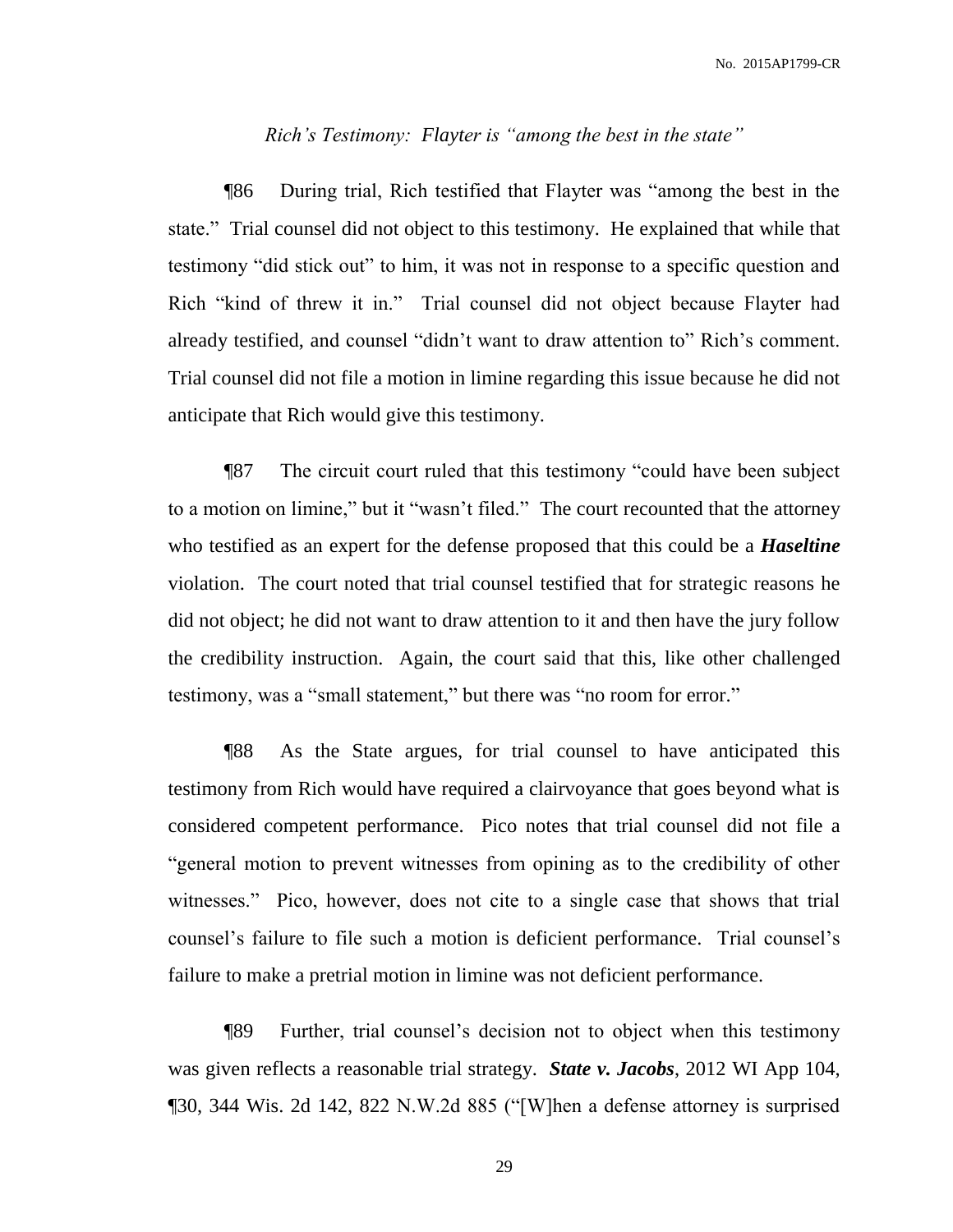by a question and answer which is objectionable, and the jury has already heard the offending testimony, counsel must weigh the worth of the objection."). Trial counsel did not want to highlight the testimony, and that reason is not outside the wide range of reasonably professional assistance. *See Strickland*, 466 U.S. at 689 ("Even the best criminal defense attorneys would not defend a particular client in the same way.").

¶90 Nor was this testimony a *Haseltine* violation such that trial counsel should have objected on this basis. As the State argues, Rich did not opine on Flayter's credibility as an interviewer. Instead, Rich's testimony amounted to him saying that Flayter was good at her job or, as the State puts it, "she was a skilled CARE interviewer."

¶91 We point out here that the circuit court's statements on deficiency and prejudice are at odds with the *Strickland* standard. It is true that consideration of counsel's performance and prejudice to the defendant take into account "the circumstances of the case." *State v. Marinez*, 2010 WI App 34, ¶32 n.7, 324 Wis. 2d 282, 781 N.W.2d 511. Yet, at the same time, the *Strickland* standard is highly deferential towards counsel, even beginning with "a strong presumption that … under the circumstances, the challenged action 'might be considered sound trial strategy.'" *Strickland*, 466 U.S. at 689 (citation omitted); *see Harrington*, 562 U.S. at 105 ("Even under de novo review, the standard for judging counsel's representation is a most deferential one."); *State v. Balliette*, 2011 WI 79, ¶27, 336 Wis. 2d 358, 805 N.W.2d 334 ("[T]he law affords counsel the benefit of the doubt."). Indeed, it must be shown "that counsel was not functioning as the 'counsel' guaranteed the defendant by the Sixth Amendment." *Strickland*, 466 U.S. at 687; *see Padilla v. Kentucky*, 599 U.S. 356, 371 (2010) ("Surmounting *Strickland*'s high bar is never an easy task."). In the end, a defendant is entitled to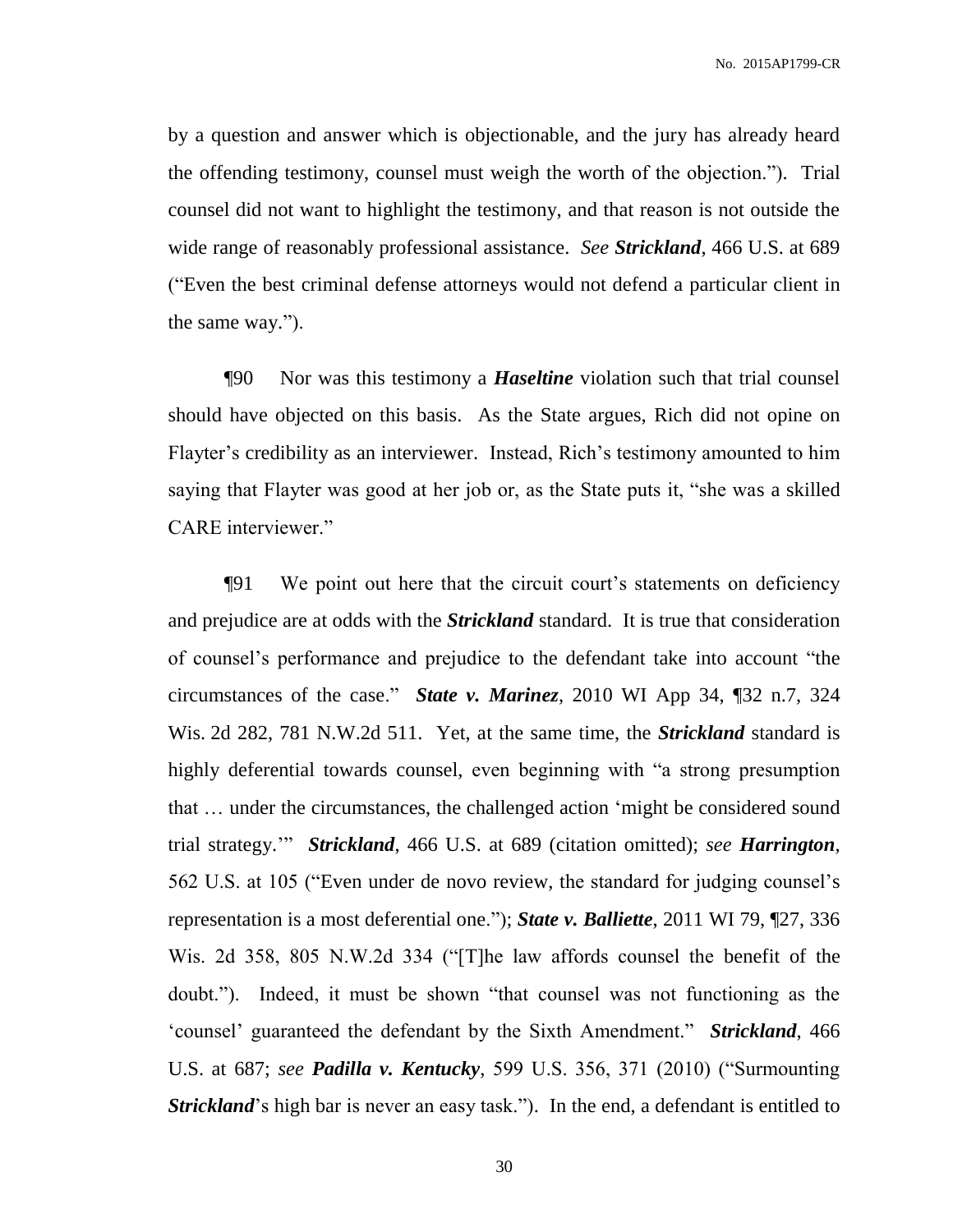a fair trial, not a perfect one, and that includes the right to counsel. *See Harrington*, 562 U.S. at 110 (noting that a defendant is not entitled to "perfect representation, only a 'reasonably competent attorney'") (citation omitted); *State v. Hanson*, 2000 WI App 10, ¶20, 232 Wis. 2d 291, 606 N.W.2d 278 ("[A] defendant is entitled to a fair trial, not a perfect trial, and an adequate lawyer, not the best lawyer.").

¶92 It is to be expected that counsel might make an error, but not every error is constitutionally deficient performance that results in prejudice sufficient to warrant a new trial. *Harrington*, 562 U.S. at 111 ("[I]n some instances 'even an isolated error' can support an ineffective-assistance claim if it is 'sufficiently egregious and prejudicial,' [but] it is difficult to establish ineffective assistance when counsel's overall performance indicates active and capable advocacy." (citation omitted)). $^{10}$ 

#### *The Failure to Call an Expert or Object to Flayter's Interview*

¶93 Pico claims that trial counsel should have challenged or called an expert to explain deficiencies in Flayter's interview of D.T., specifically, Flayter's testimony that suggestibility is generally more of a concern with preschool children, and her failure to clarify what D.T. had meant by saying that Pico touched her "down here."

¶94 The court, in recounting the evidence, said that trial counsel testified that the "hands-down-pants concept … should have been clarified, but he didn't

<sup>&</sup>lt;sup>10</sup> In this instance, trial counsel's "active and capable advocacy" achieved, among other things, admissions from D.T. during cross-examination that Pico never touched her vagina, which trial counsel stressed in summation as one reason why the jury should render a not guilty verdict.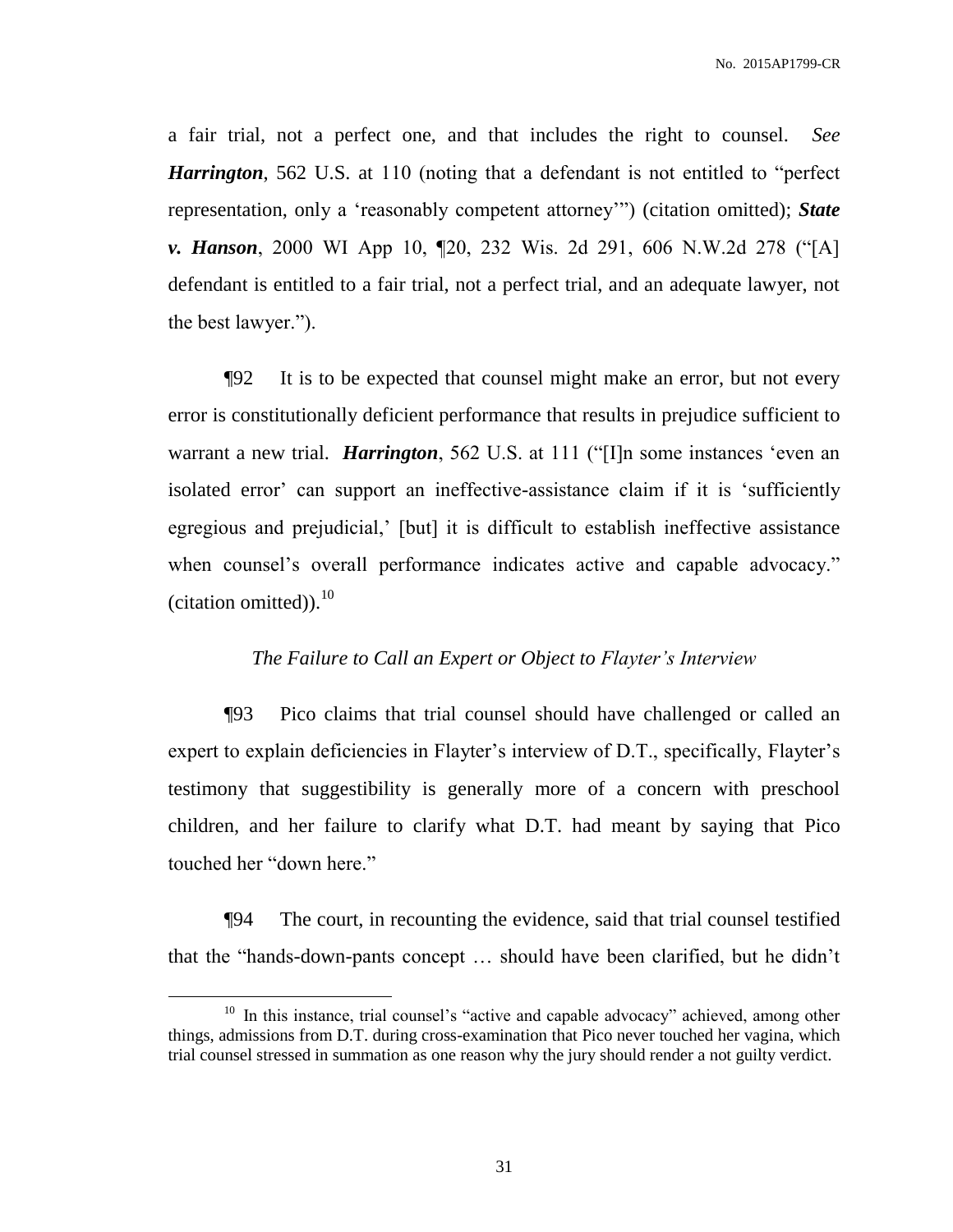view that an expert witness was necessary." The court was "satisfied that … a lawyer in a case such as this would call a witness for investigation purposes, by calling the witness to determine how best to approach the interview and how best to approach the examination of Ms. Flayter when she was examined with regard to the interview."

¶95 Beginning with the issue of suggestibility, Flayter's trial testimony during cross-examination was that suggestibility is "mainly a concern for preschool children." Asked if second graders were open to suggestibility she said, "anyone is open to suggestibility. It's mainly a problem for preschoolers per the research I read." On redirect, Flayter said that preschool children are kindergartners or younger. She added that the majority of the research on suggestibility is with three- or four-year-old children.

¶96 During Flayter's *Machner* testimony, she testified that suggestibility is something that is a concern "with any age group," although preschool children are "more vulnerable" to suggestibility. Flayter did not see any real difference between her *Machner* and trial testimony on suggestibility.

¶97 Initially, the court never found that trial counsel's failure to object to Flayter's testimony was objectively unreasonable. In any case, trial counsel's decision not to object was a strategic decision that was not objectively unreasonable. He was familiar with the interview protocol and had retained experts to challenge such interviews before. He articulated that he recalled Flayter's statement, but he had no way to refute it at trial, particularly because he believed it to be generally true that all children are suggestible, but it is more likely that suggestibility is seen in younger children. He did not want to call more attention to the statement by objecting.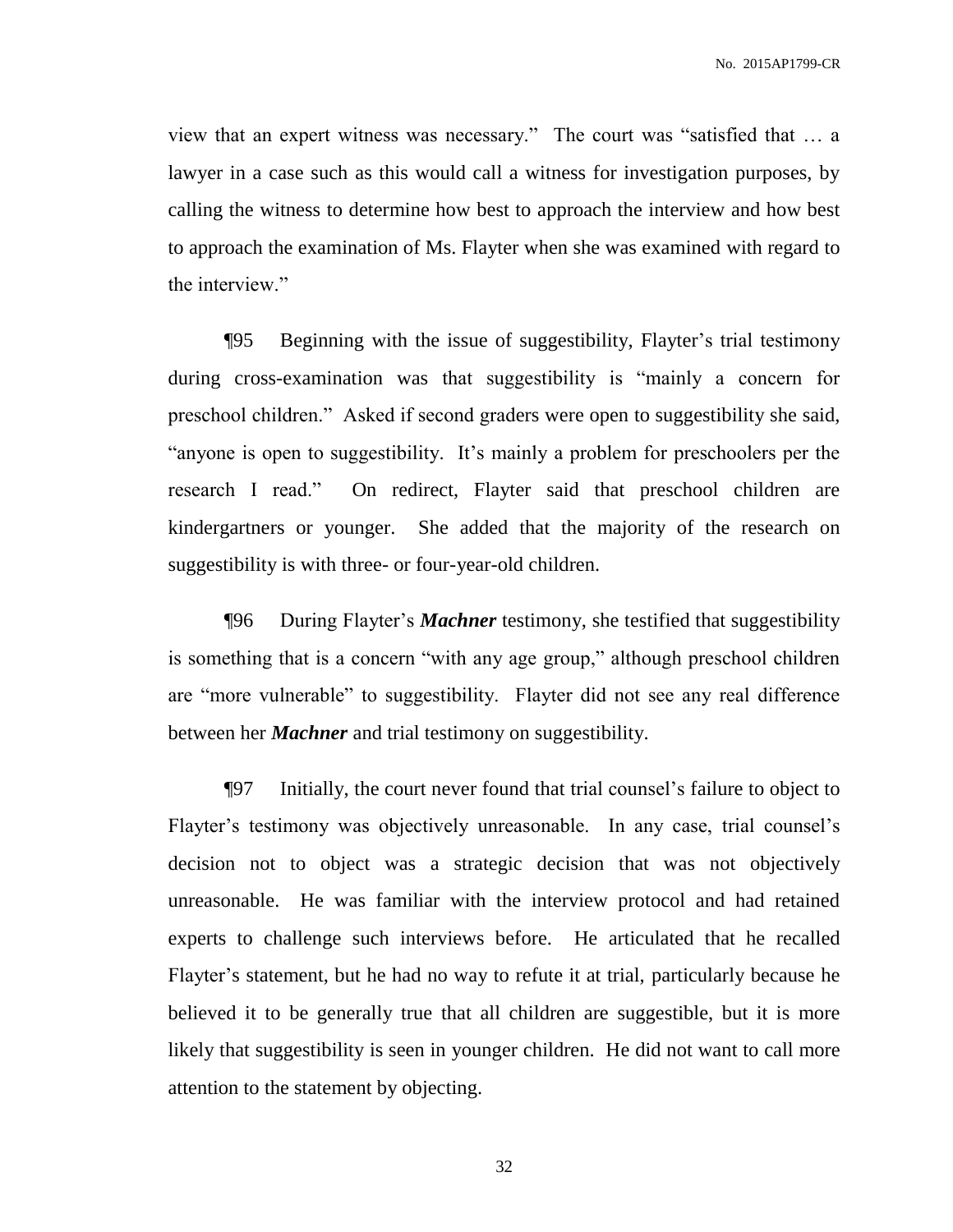¶98 Trial counsel mistakenly testified at the *Machner* hearing that D.T. had already shown through her trial testimony that she was susceptible. In fact, D.T. testified after Flayter testified. Notwithstanding trial counsel's mistaken testimony, the jury did see first hand that D.T. was susceptible to suggestibility. On cross-examination, D.T. largely contradicted her statements to Flayter, agreeing that Pico did not touch her where she goes "potty." She testified that Pico just touched the area by her waistband and did not rub anything when his hand was inside her pants.

¶99 These admissions suggested that D.T. was either lying, mistaken, or that she was susceptible to suggestion, and Flayter's testimony that suggestibility is "mainly a concern for preschool children" was shown to be questionable. So, ultimately, given D.T.'s admissions, Flayter's testimony hardly prejudiced Pico, and an expert testifying that an eight-year-old is susceptible to suggestibility would have added little to what trial counsel had already capably demonstrated through cross-examination. The jury saw first hand that D.T. was potentially susceptible to suggestibility.

¶100 Further, it was not objectively unreasonable not to call an expert to counter Flayter's testimony about her conduct of the interview. Trial counsel testified that he knew the Step-Wise protocol that Flayter employed with D.T., that trial counsel reviewed the interview, and he concluded that there was no basis to challenge it. Indeed, counsel said that Flayter followed the protocol "very, very closely."

¶101 At the *Machner* hearing, the defense's expert, Yuille, a psychologist and the developer of the Step-Wise protocol, largely agreed with trial counsel's assessment of Flayter's interview. He testified that suggestibility was not just a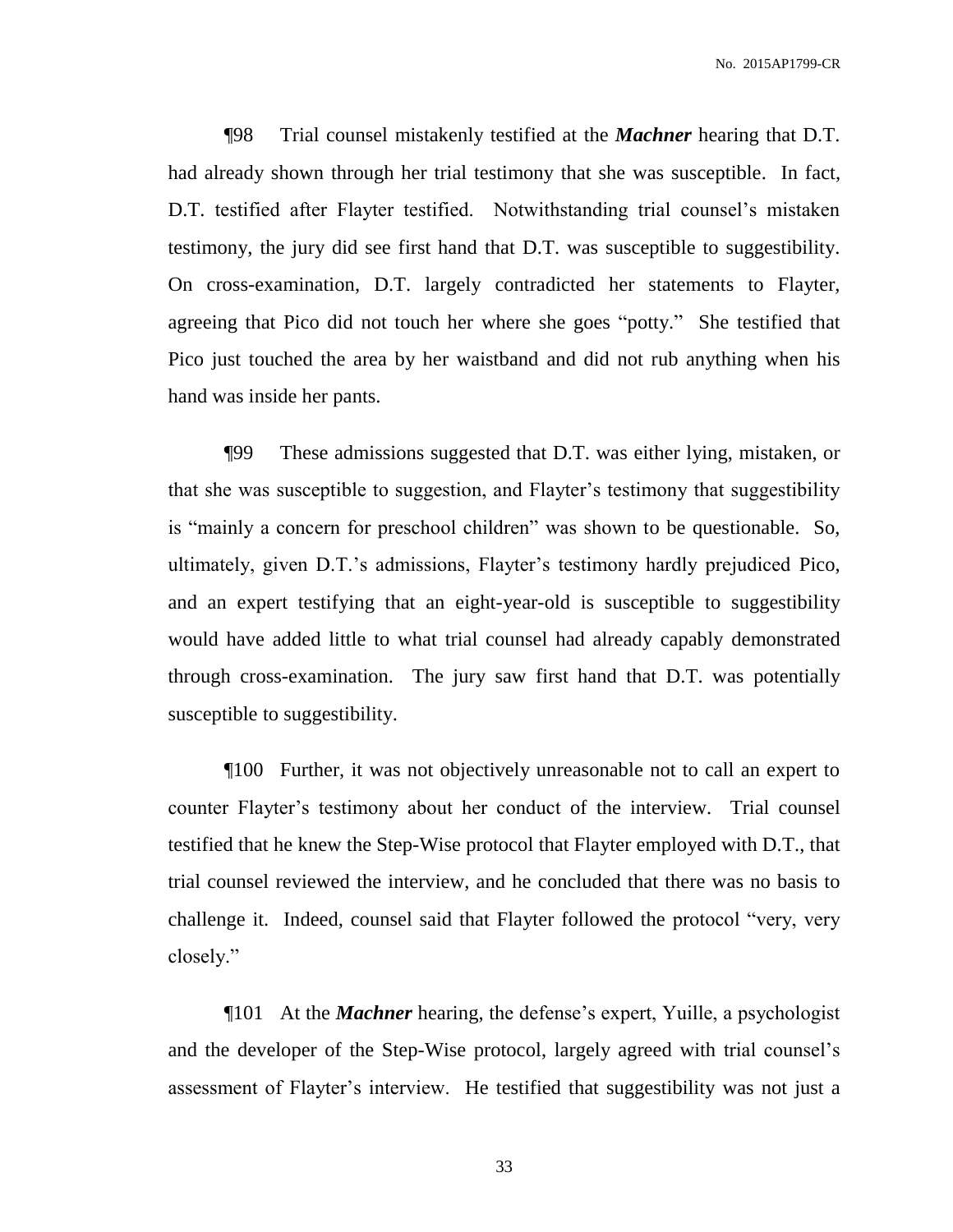problem for preschoolers and affects eight-year olds. He testified that the risk of suggestibility decreases with age and that preschoolers were more suggestible than older subjects. He also agreed that D.T.'s testimony indicated she was suggestible and that everyone is suggestible.

¶102 Pico mischaracterizes Flayter's trial testimony, arguing that she implied that suggestibility "is not a concern with someone of D.T.'s age." Flayter did not testify that suggestibility is not a concern with an eight-year-old but, as Yuille testified, age matters, and the younger a person is, the more susceptible the person is. Yuille's expert testimony would have added little to the defense, especially after trial counsel had demonstrated that D.T. was potentially suggestible.

¶103 In fact, if Yuille had been called to testify at trial, his testimony would have likely damaged the defense. He acknowledged at the *Machner*  hearing, as he would have had to on cross-examination at trial, that Flayter's interview was "generally … well conducted," and that she followed the steps and asked nonleading, nonsuggestive questions, which increased the likelihood of getting accurate information. He also would have had to acknowledge that Flayter's interview was devoid of suggestion. $^{11}$ 

<sup>&</sup>lt;sup>11</sup> In Pico's brief, he points out that Yuille testified that Flayter should have asked leading questions unrelated to the investigation in order to establish a lack of bias. For example, Yuille offered, if Flayter knew that D.T.'s mother was wearing shorts, Flayter could have suggested that D.T.'s mother was wearing a red dress. Flayter disagreed, asserting that leading questions should never be asked. In any case, Flayter tested D.T. for bias along those lines. During the course of the interview, when Flayter asked D.T. with whom she lived, she listed her family members, mentioning an older and younger sister. When Flayter indicated that D.T. had only one sister, D.T. corrected her. Flayter told D.T. to correct her if she got anything else wrong during the interview. Flayter also stressed several times that D.T. should tell the truth.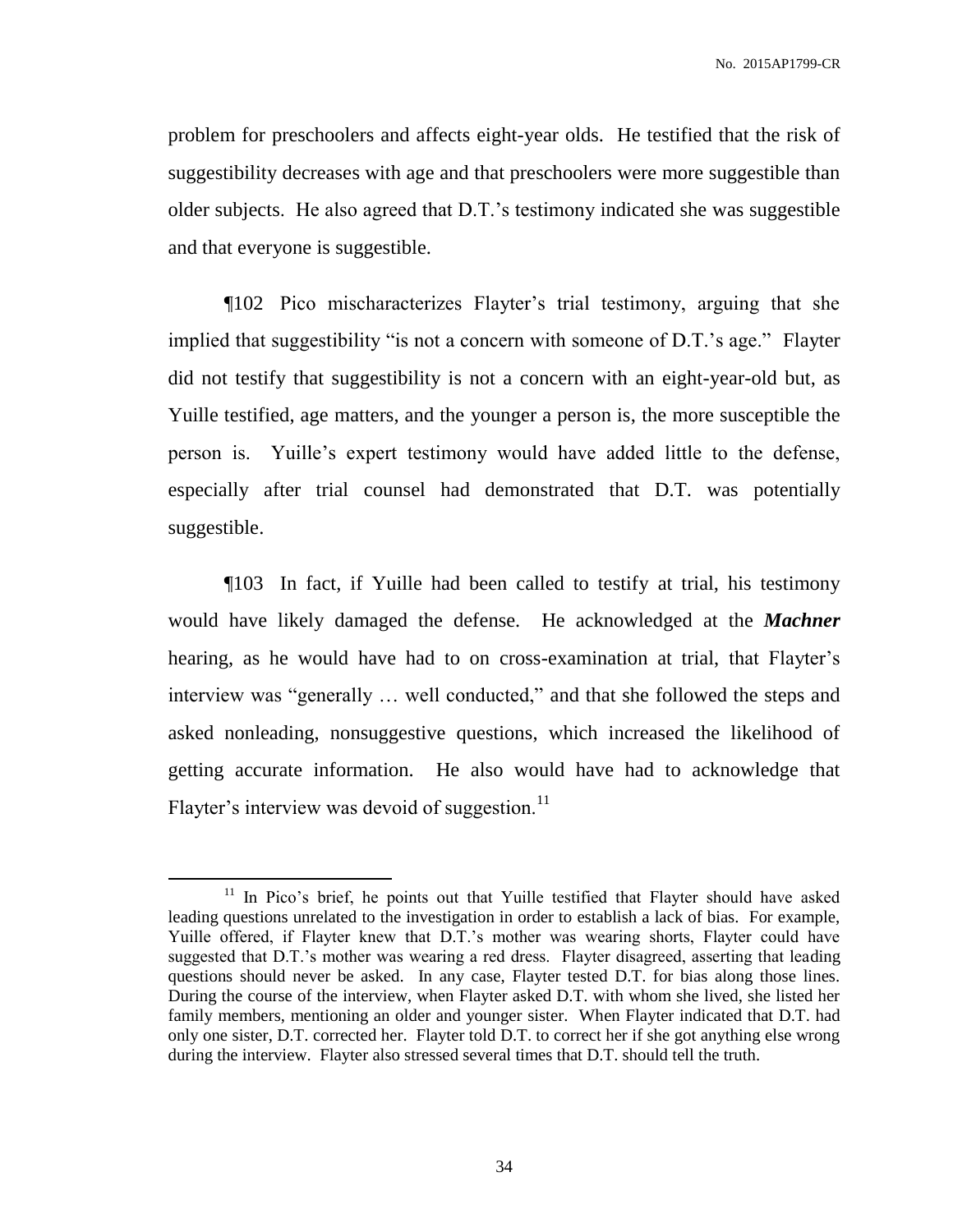¶104 Further, like with Rich's statement that Flayter was among the best in the state, trial counsel cannot be expected, as a constitutional matter, to anticipate that Flayter's testimony might be objectionable in some way and to have an expert ready to counter her testimony just in case. Again, Pico was entitled to a competent defense, not an ideal one.

¶105 As for Flayter's alleged failure to clarify, during the interview with Flayter, D.T. did clarify, when prompted, that what she meant when she said Pico touched her "down there" was that he touched her vagina. D.T. said that initially Pico's hand was on her leg, rubbing it, and that his hand got higher and higher and then he stuck his hand down her pants. D.T. said that his hand went underneath her underwear and that his fingers were rubbing, touching and "going back and forth" on her part that "goes potty." A diagram in the record shows that D.T. circled the area where Pico touched her, and it is the groin area.

¶106 Notwithstanding this, the circuit court found that trial counsel testified that the hands-down-the-pants concept should have been clarified. This finding was clearly erroneous. Trial counsel never testified to as much. What he said was that Flayter did not give an explanation of what "down the pants" meant. It was not up to Flayter to *give* an explanation, but to *get* an explanation from D.T. as to what she meant, and Flayter did. So, contrary to the circuit court's conclusion, trial counsel never testified that D.T. failed to clarify what she meant by "hands down the pants."

¶107 Further, during cross-examination at the *Machner* hearing, Yuille even admitted the video showed Flayter clarified that D.T. claimed Pico touched her vagina. Yuille conceded the following all occurred during the recorded interview between Flayter and D.T.: D.T. showed with her hand that the touching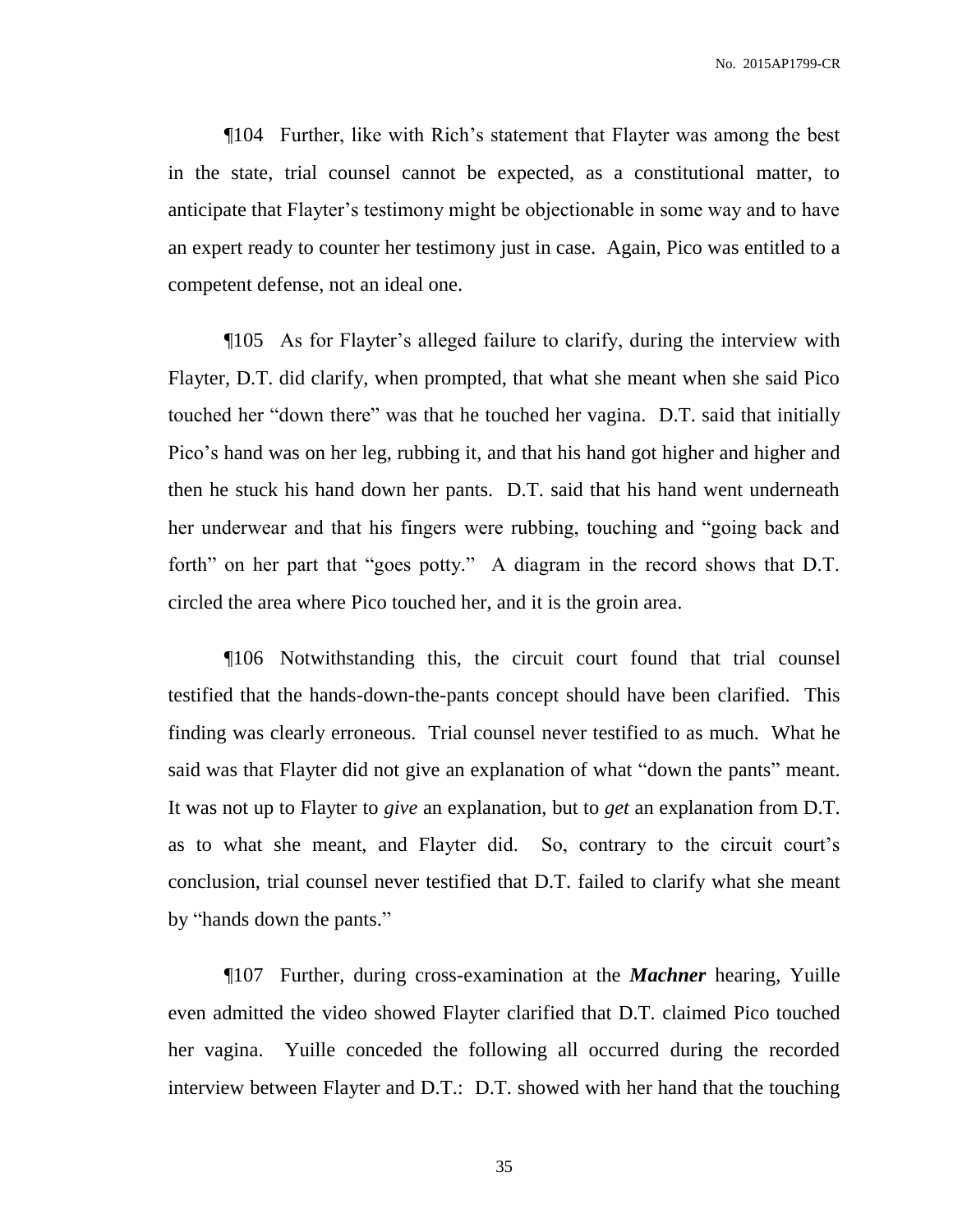was of her vaginal area; Flayter asked if the touching was under or over her underwear, and D.T. said under; D.T. said the touching involved "rubbing his fingers back and forth"; Flayter then asked what part of her body was touched, and D.T. said, "the part [I] use to go to the bathroom," and D.T. clarified that meant "potty"; finally, Flayter brought out a diagram and D.T. circled the vaginal area.

¶108 Given all of this, trial counsel reasonably concluded that to challenge Flayter's interview would not have been a good use of resources, and in any event, there is no reasonable probability that the result of the proceeding would have been different. *See Harrington*, 562 U.S. at 106 ("Counsel was entitled to formulate a strategy that was reasonable at the time and to balance limited resources in accord with effective trial tactics and strategies.").

#### *Good Touch/Bad Touch Evidence*

¶109 Pico alleged that trial counsel was ineffective for failing to present evidence that (1) Pico rubbed his daughter's leg as a way to soothe her, and (2) D.T. had recently learned in school about good touches and bad touches.

¶110 As to the former, the circuit court found no deficient performance on trial counsel's part. The court said that "[i]n and of itself, I don't view that as a significant error." Pico argues that this means that counsel's performance in this regard was deficient and, further, when tied in with all of trial counsel's other failures, prejudice was cumulatively established. The court, however, said no such thing.

¶111 In any event, trial counsel was not deficient for failing to present this evidence. Michelle testified that their daughter has a sensory disruption and processing disorder, meaning she cannot compartmentalize sensory information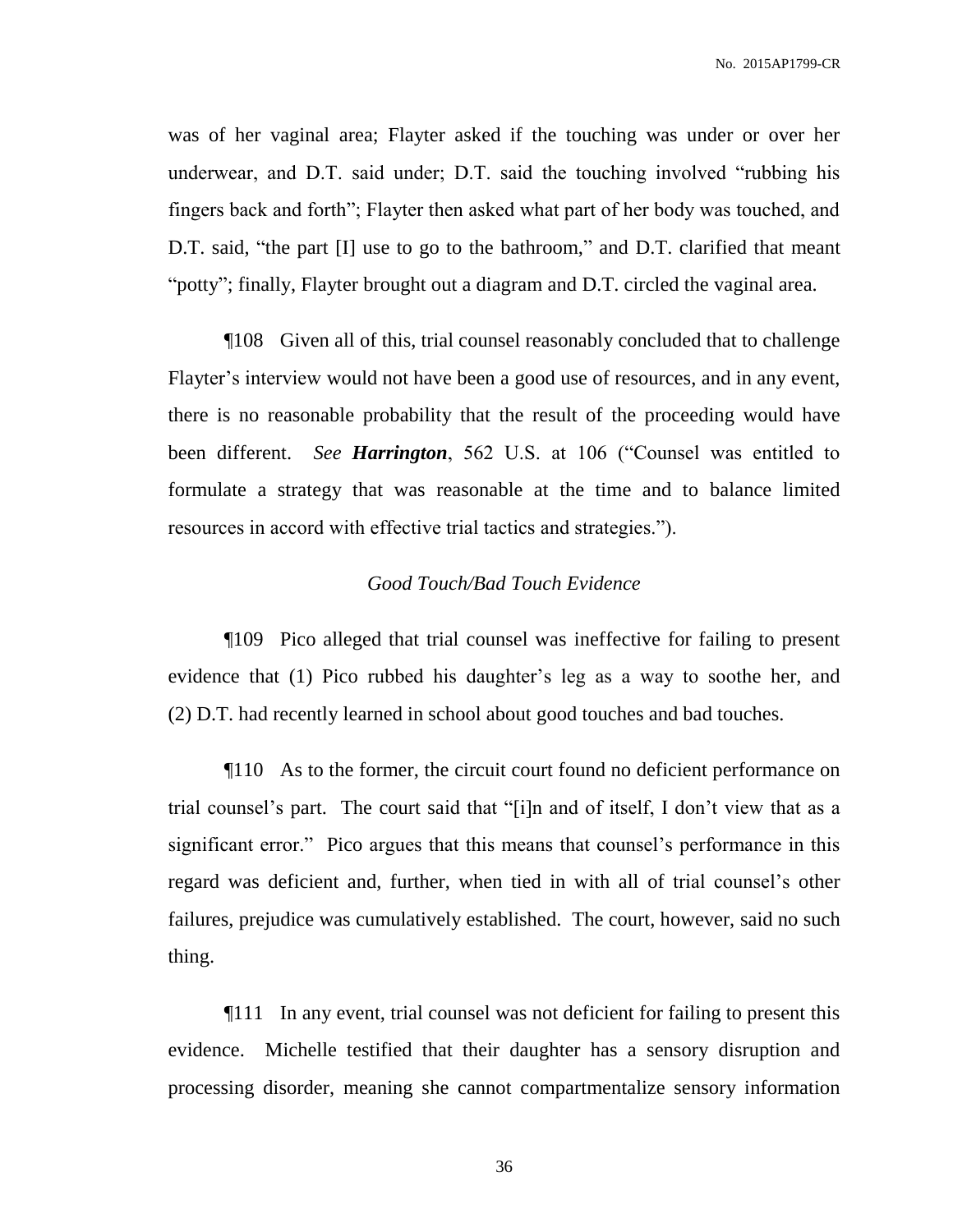and feels as if she is being bombarded by a lot of sensory information. Massage helps to relieve this disorder; hence Pico and Michelle rub their daughter's leg in order to calm her. Trial counsel testified that he knew that Pico and Michelle massaged their daughter's leg, and he considered "quite a bit" about presenting this to the jury. Michelle acknowledged that she discussed the issue with trial counsel. Trial counsel also discussed the issue with other lawyers at his firm. He decided not to present the evidence because he had lost a motion to present evidence about Pico's "gregarious" nature and his "kind of [being] touchy-feely with kids" and once trial counsel lost the motion, he saw this evidence as "very problematic" in that it had no context and some jurors might not like the fact he was rubbing his daughter's leg and might think he is "inappropriate with children." This was a reasonable conclusion.

¶112 Pico argues that trial counsel's strategy makes no sense because Pico admitted touching D.T.'s leg and this evidence would have explained why he touched her leg. Instead, the jury was left with no explanation as to why he touched D.T.'s leg.

¶113 The circumstances of the two rubbings are not similar. Pico rubbed his daughter's leg in order to soothe her, but he never said he rubbed D.T.'s leg in order to soothe her. In fact, when Rich first confronted Pico, he said that D.T. asked him to tickle her leg and that he knew it was inappropriate. Later, he said he was just playing.<sup>12</sup> It was also a reasonable strategy to avoid focusing on the fact that Pico admitted rubbing D.T. and that his hand went up to, and inside, her

<sup>&</sup>lt;sup>12</sup> Pico never testified at the *Machner* hearing, and he has never said that he rubbed D.T.'s leg in order to soothe her.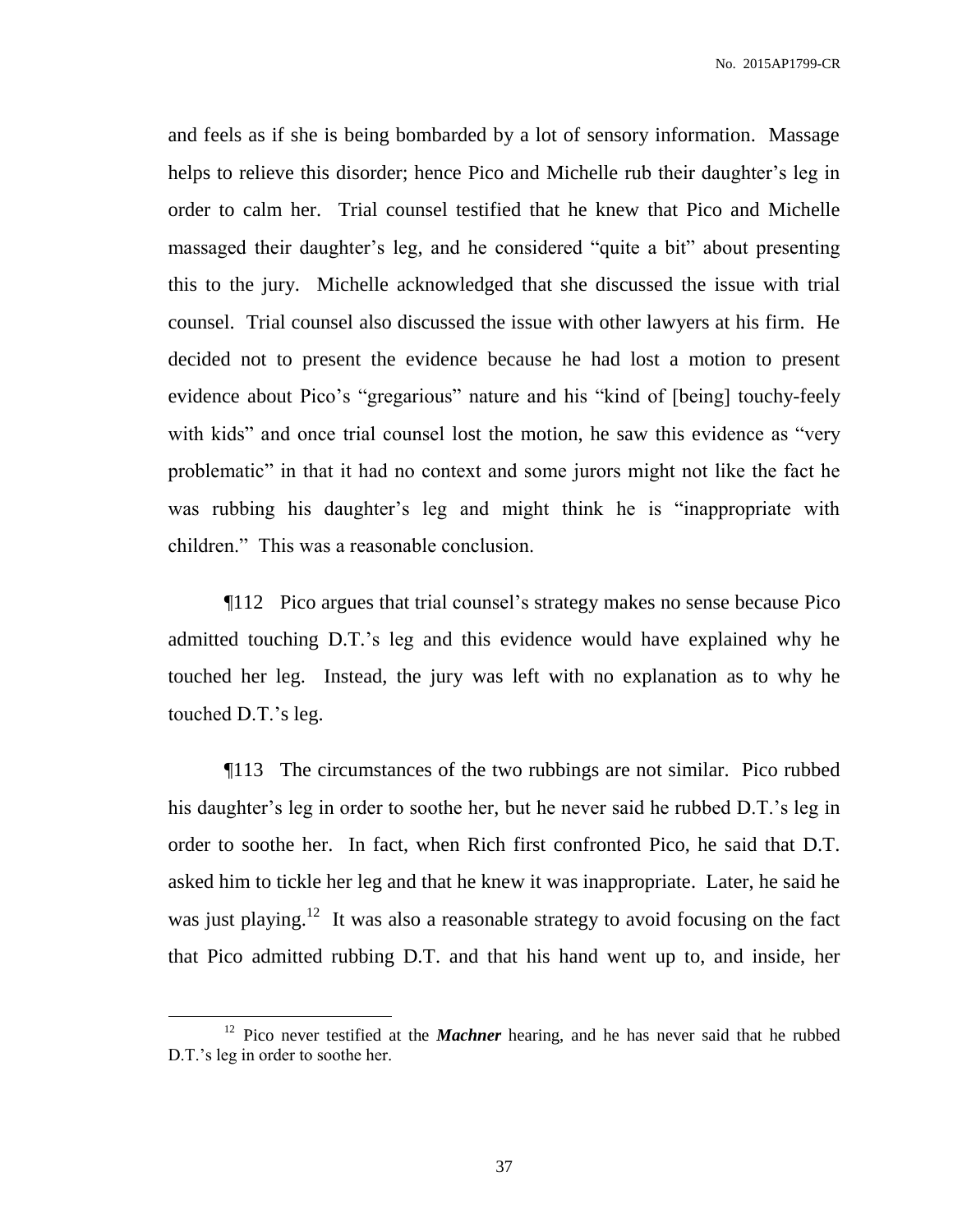waistband, which presumably would not be explained by his behavior with his daughter.

¶114 As for getting good touch/bad touch materials from D.T.'s school because she had learned about good touch/bad touch in school that week, trial counsel testified that he "thought about that a lot." Pico and Michelle brought it up to him, he discussed it with other attorneys at his firm, and they all agreed to avoid the topic. Trial counsel thought that if D.T. had just learned the difference between a good touch and a bad touch, she would more likely be able to identify the difference, which would have been "a very big negative." Trial counsel never obtained the materials from D.T.'s school. It would not have changed his mind had he obtained the materials because he has "young school children" and he knew "the stuff they've gone through" so he "generally [knew] the general concepts."

¶115 Yuille testified that research on good touch/bad touch programs suggested that after this program is taught in school, disclosure increases; some disclosures are valid and others are not. Significantly, there was no evidence that the invalid disclosures outnumbered valid ones.

¶116 The circuit court essentially agreed with Pico that trial counsel could not make a strategic decision about whether or not to present this information if he never saw it.

¶117 As the State argues, because Pico never obtained the good touch/bad touch materials and presented them at the *Machner* hearing, we are at a loss to know what was contained within them and how they might have impacted the defense. On a claim for ineffective assistance of counsel, the burden is on the defendant to show both deficient performance and prejudice. *State v. Sanchez*,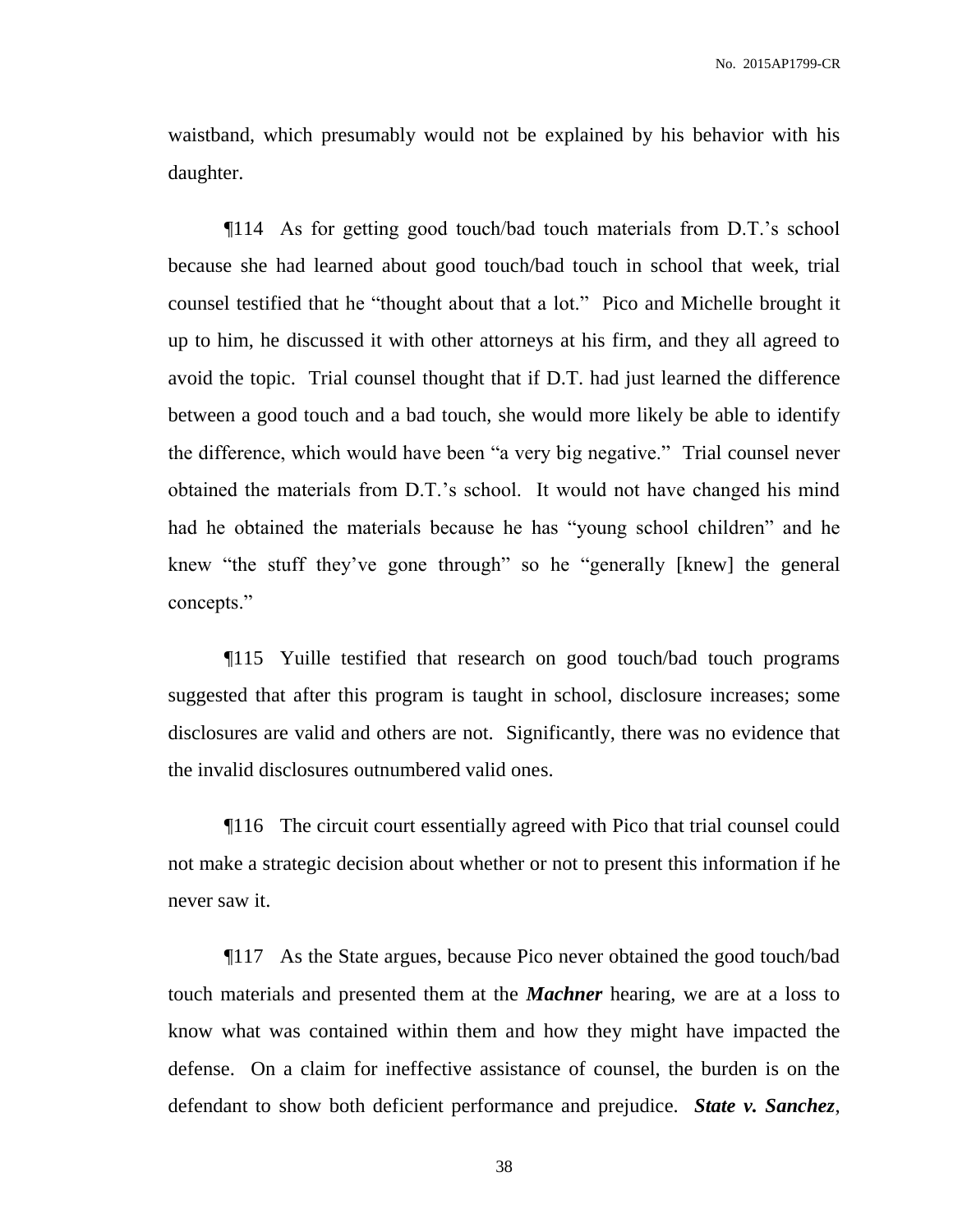201 Wis. 2d 219, 232, 548 N.W.2d 69 (1996); *State v. Leighton*, 2000 WI App 156, ¶¶38-39, 237 Wis. 2d 709, 616 N.W.2d 126. Without this evidence, Pico's claim is purely speculative.

#### *Cumulative Prejudice*

¶118 While the circuit court essentially concluded that the cumulative effect of trial counsel's errors was prejudicial to Pico, we, however, have concluded that none of Pico's claims amounted to deficient performance. Consequently, there was also no prejudice to Pico. In other words, "[z]ero plus zero equals zero." *Mentek v. State*, 71 Wis. 2d 799, 809, 238 N.W.2d 752 (1976); *see State v. Simpson*, 185 Wis. 2d 772, 786, 519 N.W.2d 662 (Ct. App. 1994).

#### *Remaining Claims*

¶119 In Pico's brief, he raises three additional claims: (1) trial counsel was ineffective for failing to object when the presentence report characterized a prior conviction in California as a sexual assault conviction, (2) trial counsel was ineffective for failing to object when the circuit court tried to compel Pico to admit his guilt at sentencing, and (3) the circuit court erred when it denied Pico's motion in limine to present character evidence.

¶120 The third claim is raised for the first time on appeal and, thus, is not properly before us.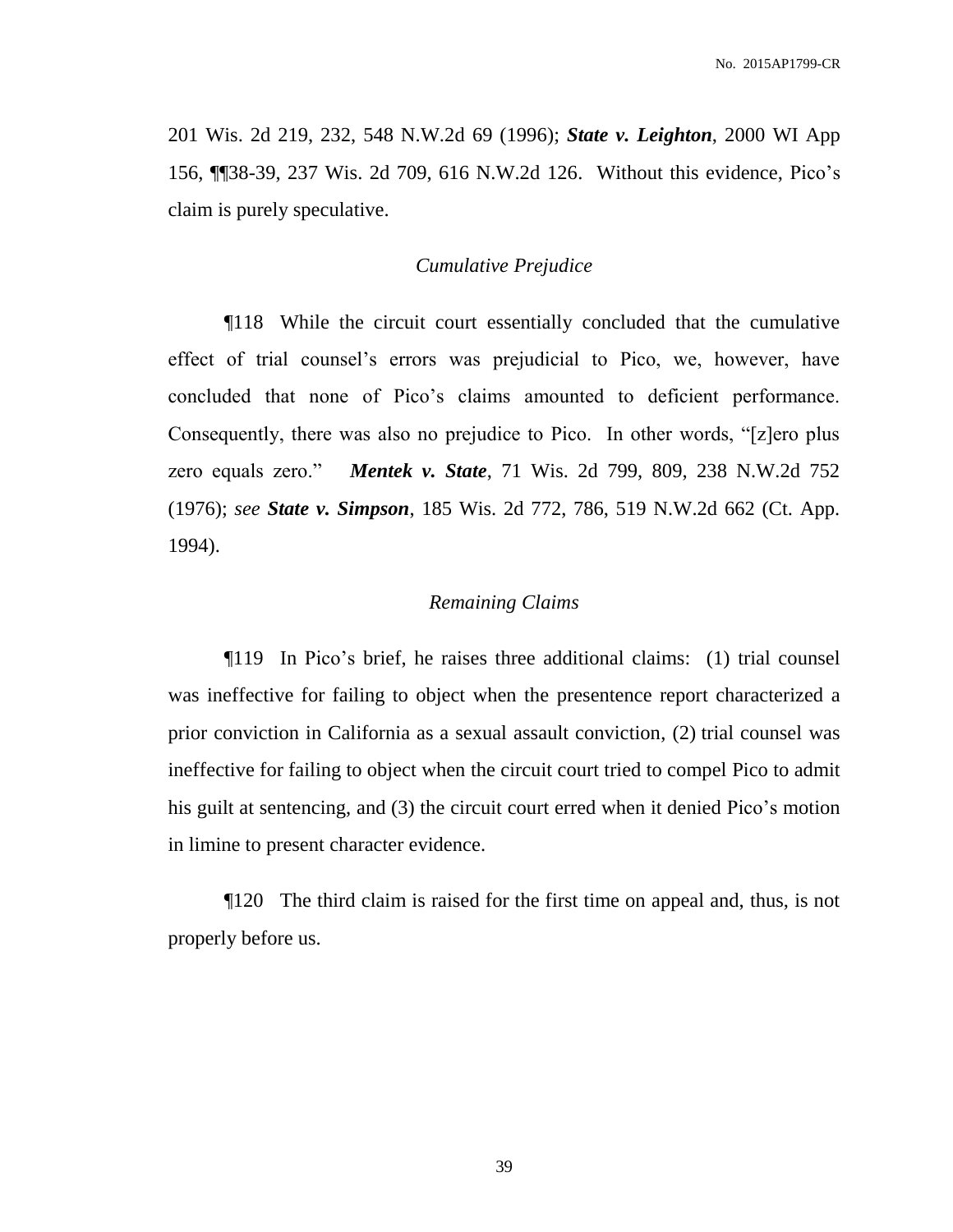¶121 The remaining two claims were raised before the circuit court, but they were denied.<sup>13</sup> Since the circuit court ordered a new trial, if we were to conclude that counsel was ineffective either because he did not object to the presentence report or to the circuit court's comments at sentencing, it would result, not in a new trial, as the circuit court ordered, but in a new sentencing hearing. In other words, we would be modifying the order appealed from, not affirming it. However, only the State has appealed from the order. Pico did not file a crossappeal. Under WIS. STAT. RULE 809.10(2)(b), "[a] respondent who seeks a modification of the judgment or order appealed from … entered in the same action or proceeding shall file a notice of cross-appeal …." *See State v. Huff*, 123 Wis. 2d 397, 408, 367 N.W.2d 226 (Ct. App. 1985); *cf. McLellan v. Charly*, 2008 WI App 126, ¶18 n.2, 313 Wis. 2d 623, 758 N.W.2d 94 ("A cross-appeal is unnecessary in order to raise this challenge because the plaintiffs are not seeking relief that is different than that ordered by the circuit court.… They are simply arguing that they are entitled to that same relief on an alternative ground." (citation omitted)). Since Pico failed to file a cross-appeal, these two claims he raises are unreviewable.<sup>14</sup>

#### **CONCLUSION**

¶122 The circuit court erred when it granted Pico a new trial on the basis that he received ineffective assistance of counsel. Pico was not denied his right to

<sup>&</sup>lt;sup>13</sup> The court explicitly denied Pico's ineffective assistance claim based on his refusal to admit guilt, while the court implicitly denied the other claim.

<sup>&</sup>lt;sup>14</sup> In light of our determination, we need not address the State's remaining argument that the circuit court erred in allowing Pico to present expert testimony from an attorney.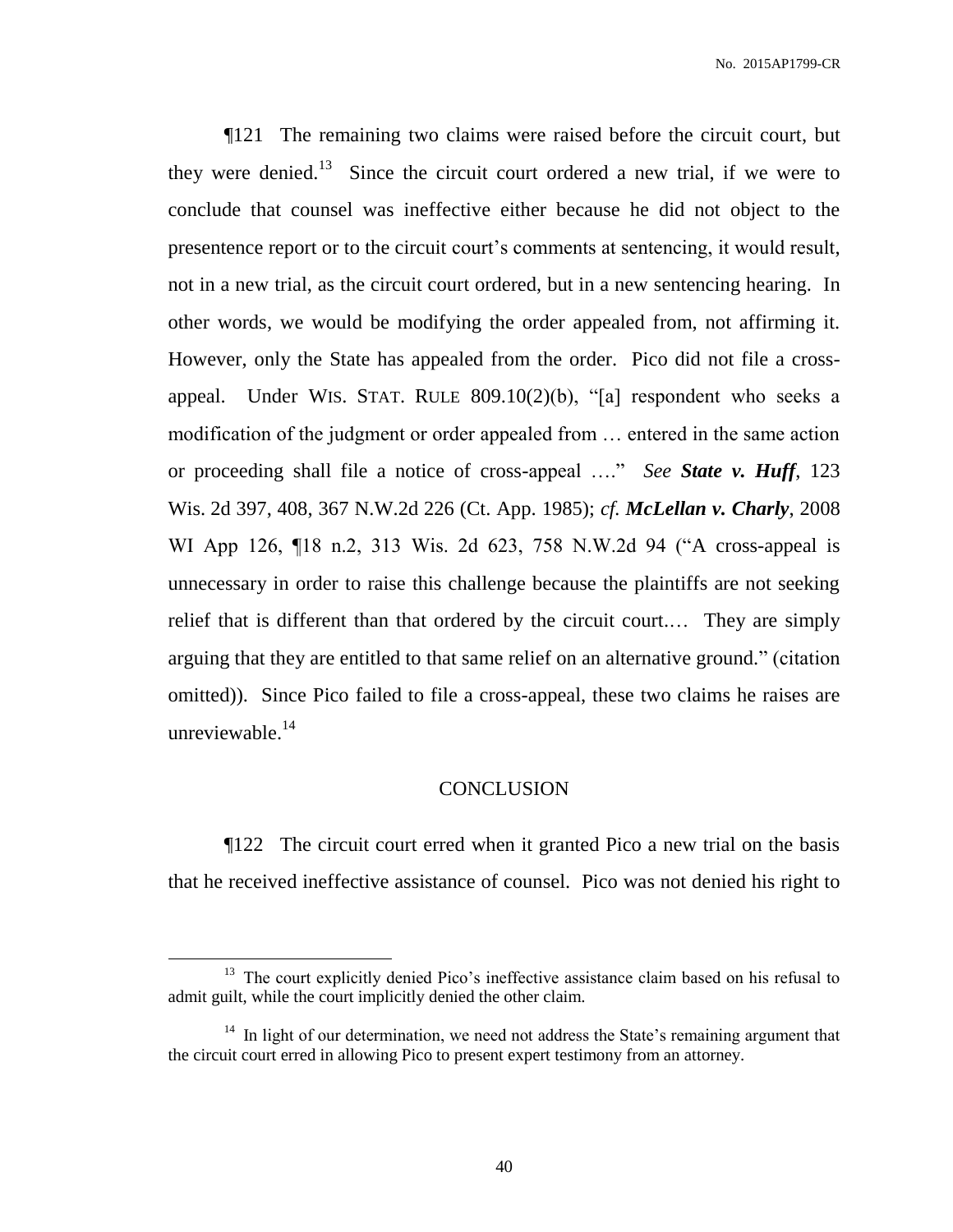effective assistance of counsel. Therefore, we reverse the order granting his postconviction motion for a new trial and reinstate the judgment.

*By the Court.*—Order reversed and judgment reinstated.

Not recommended for publication in the official reports.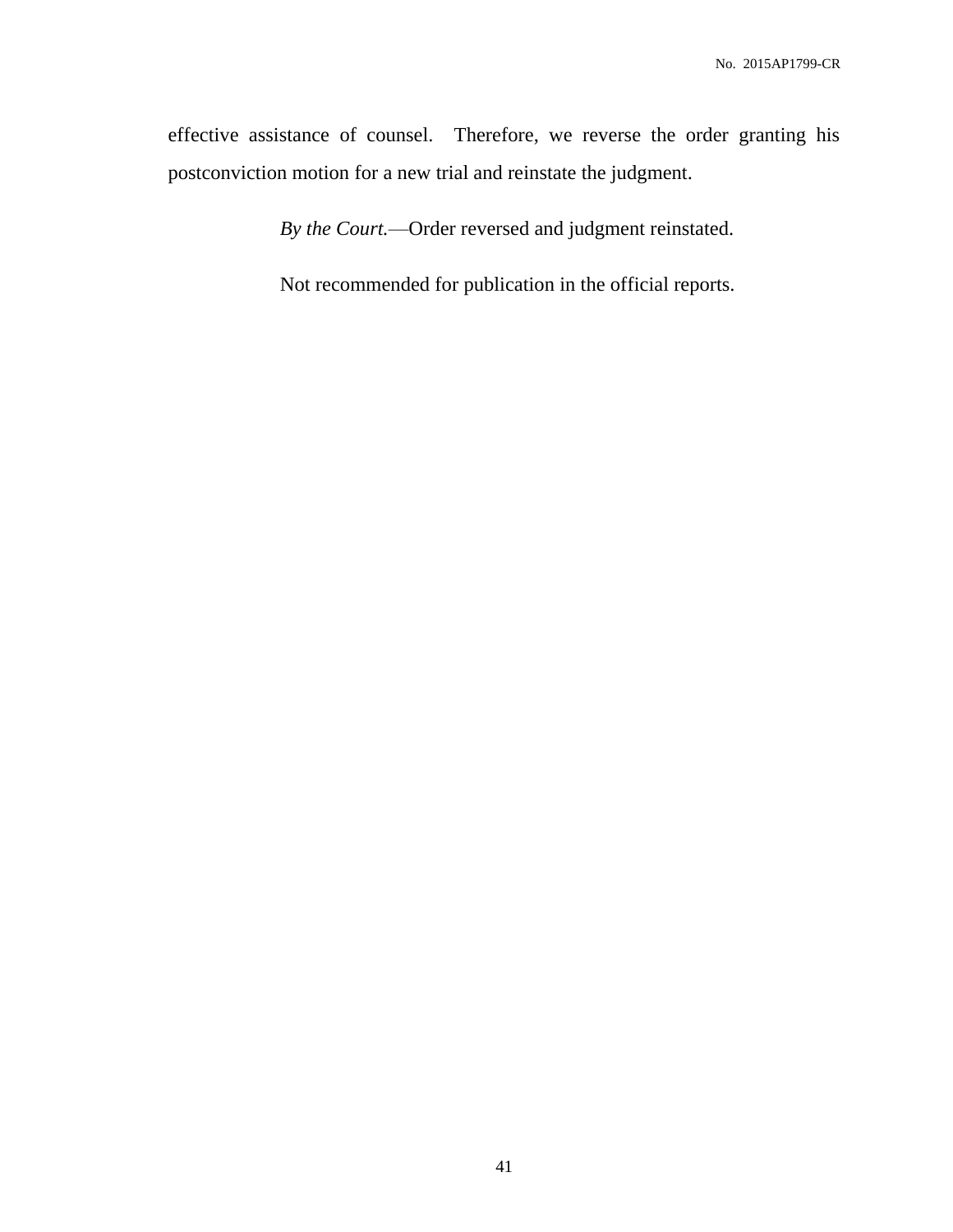$\overline{a}$ 

¶123 REILLY, P.J. (*dissenting*). I respectfully dissent as the majority errs in its application of the standard of review. "Findings of fact include 'the circumstances of the case and the counsel's conduct and strategy.'" *State v. Thiel*, 2003 WI 111, ¶21, 264 Wis. 2d 571, 665 N.W.2d 305 (citation omitted). We are to uphold a trial judge's findings of fact unless they are clearly erroneous. *Id.* This case parallels *Thiel*, which also involved a "he said, she said" claim of sexual assault, a finding by the trial court of a failure to investigate, and deficient performance by trial counsel. *See id.*, ¶¶13-16, 57, 81. In *Thiel*, our supreme court upheld the trial judge's findings and observed that an appellate court must be "sensitive" to the trial judge's assessments of credibility and demeanor and not exclude those assessments, "either expressly or impliedly, from an analysis of deficiency and prejudice, unless they are clearly erroneous." *Id.*, ¶23.

¶124 The trial judge in our case found that trial counsel's decision not to investigate was unreasonable and was deficient performance. The **Machner** hearing spanned two days of testimony culminating with the trial judge finding that Pico's 1992 brain injury had a "broad impact" on strategy and development of the theory of the case, the injury caused "decreased cognitive abilities," and was an issue that a reasonable attorney would have investigated. The trial judge also found that given Pico's injury and his corresponding "mental health situation," a reasonable attorney would have investigated Pico's susceptibility to making a false

<sup>&</sup>lt;sup>1</sup> State v. Machner, 92 Wis. 2d 797, 285 N.W.2d 905 (Ct. App. 1979).